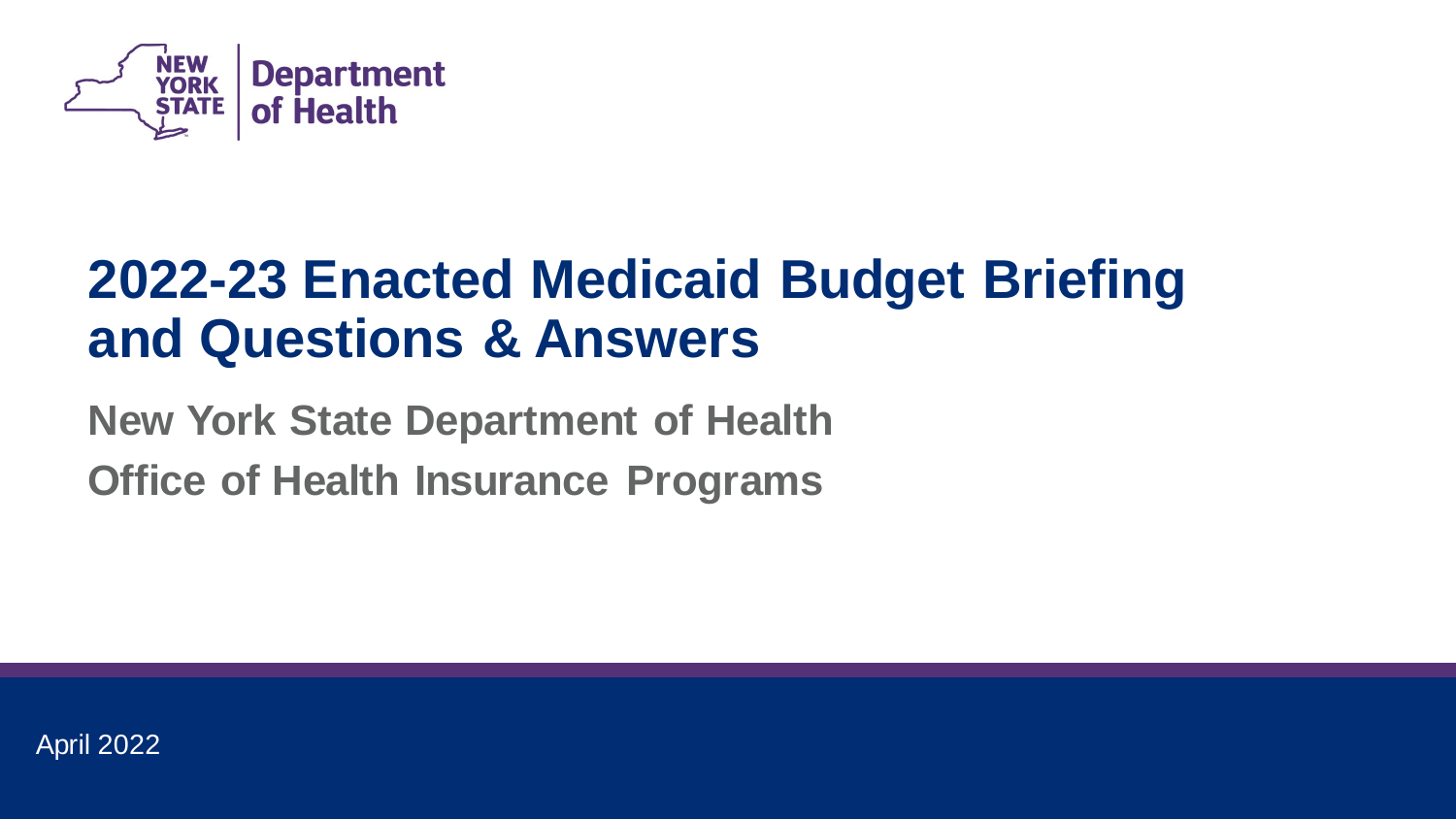# **Today's Presenters**

• **Amir Bassiri**, Acting Medicaid Director

April 2022

- **Danielle Holahan**, Executive Director for the NY State of Health (NYSoH)
- **Michael Ogborn**, Medicaid Chief Financial Officer
- **Adam Herbst**, Special Advisor to the Commissioner on Aging and Long Term Care
- **Sue Montgomery**, Director, Division of Long-Term Care
- **Jonathan Bick**, Director, Division of Health Plan Contracting and Oversight
- **Kathleen Johnson**, Deputy Director, Division of Eligibility and Marketplace Integration
- **Gabrielle Armenia**, Director, Child Health Plus Program
- **Trisha Schell-Guy**, Director, Division of Program Development and Management
- **April Hamilton**, Executive Deputy Director, Division of Program Development and Management
- **Kate Bliss**, Bureau Director, Division of Program Development and Management
- **Todd Britton**, Chief Information Officer, Medicaid and NYSoH

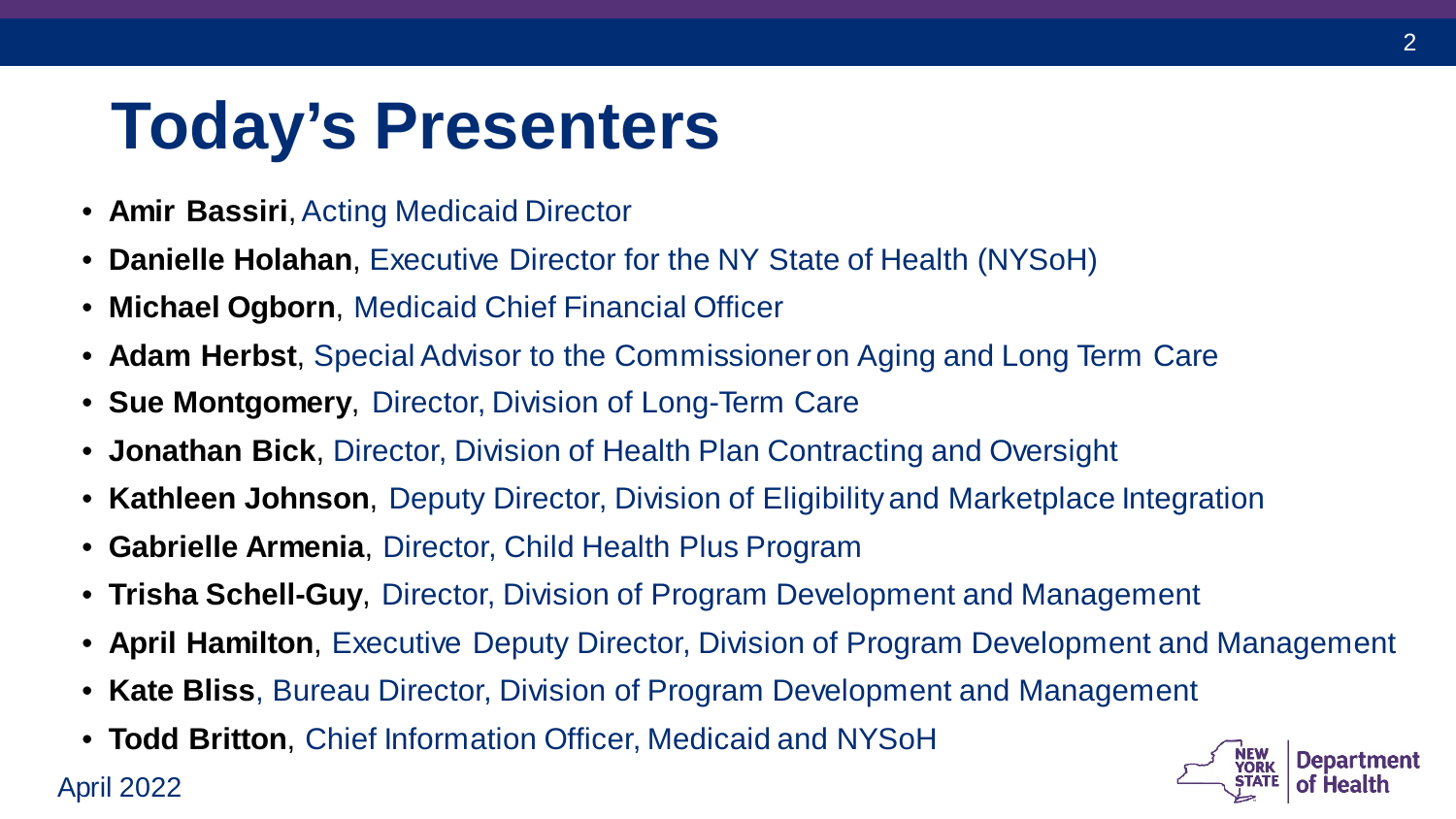# **Agenda**

- FY 2023 Enacted Budget Medicaid Scorecard
- FY 2023 Enacted Medicaid Legislation
- • Enacted Medicaid Budget Proposals Accepted *without Material* Modifications Accepted *with Material* Modifications New/Added Budget Proposals
- Questions and Answers



3

#### April 2022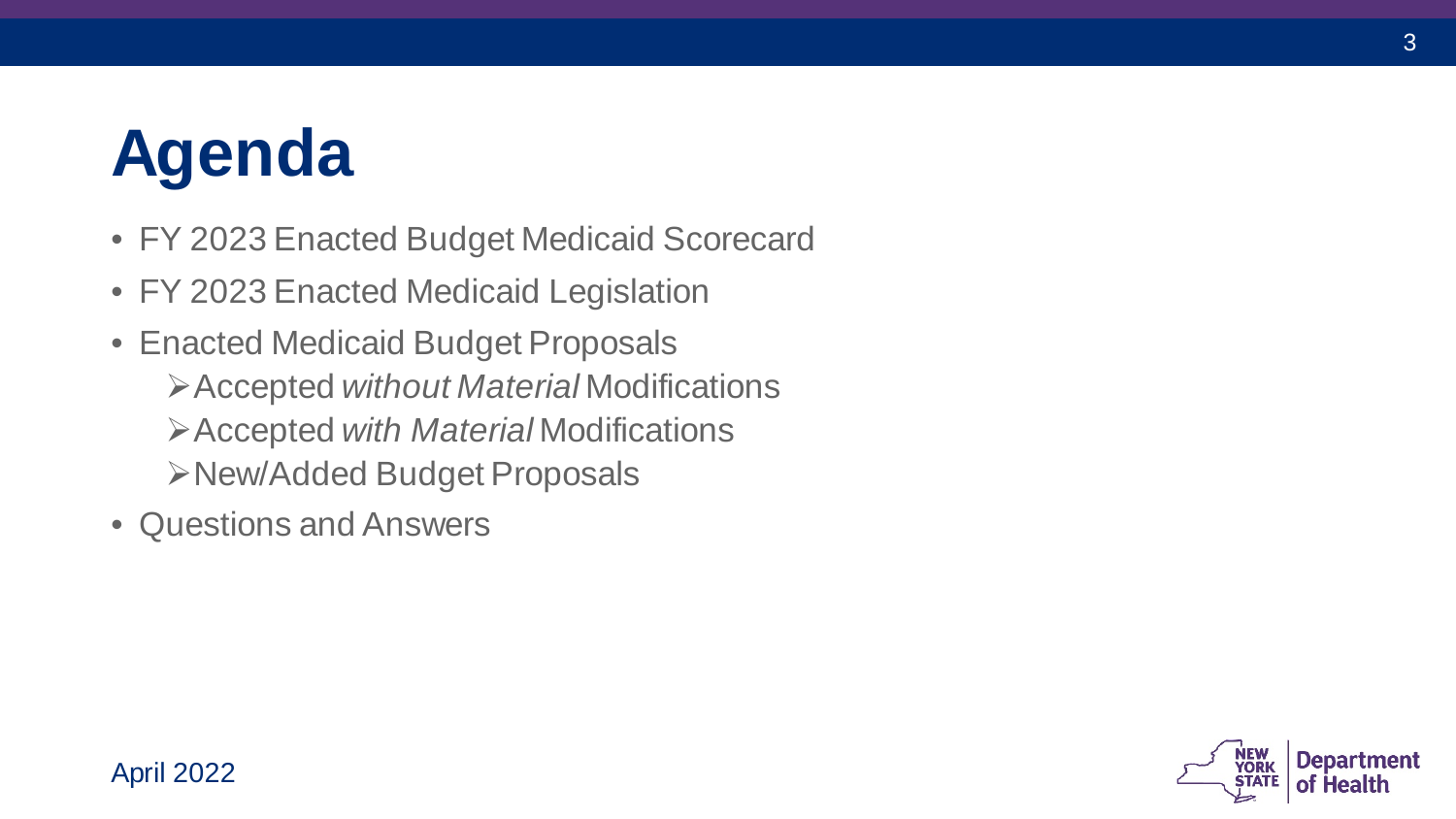# **FY 2023 Enacted Budget Medicaid Scorecard**

| (State Share \$ millions)                                                                                  |         | Effective Date Art. VII/Admin | FY 2023     | FY 2024     |
|------------------------------------------------------------------------------------------------------------|---------|-------------------------------|-------------|-------------|
| Global Cap Forecast with Legislation (Surplus)/Deficit                                                     |         |                               | (5437.04)   | \$344.57    |
|                                                                                                            |         |                               |             |             |
| Global Cap Index Inflation - CMS Office of the Actuary Medicaid Projection (5-Year Rolling Average)        | 4/1/22  | Article VII                   | ( \$366.00) | ( \$899.38) |
| Health Care Bonus - State Total                                                                            | 4/1/22  | Article VII                   | \$922.75    | \$0.00      |
| Financial Plan Support for Health Care Bonuses                                                             | 4/1/22  | Article VII                   | (5922.75)   | \$0.00      |
| Global Cap (Surplus)/Deficit                                                                               |         |                               | ( \$803.04) | ( \$554.81) |
| <b>Budget Actions</b>                                                                                      |         |                               | \$844.25    | \$627.01    |
| <b>Hospital Actions</b>                                                                                    |         |                               | \$350.00    | \$350.00    |
| Distressed Hospital Pool                                                                                   | 4/1/22  | Admin                         | \$100.00    | \$100.00    |
| Distressed Provider Account Investment (inc. \$100M of Financial Plan Resources)                           | 10/1/21 | Admin                         | \$250.00    | \$250.00    |
| Long Term Care Actions                                                                                     |         |                               | \$48.80     | (515.30)    |
| Nursing Home Reforms                                                                                       |         |                               | \$161.50    | \$161.50    |
| Nursing Home Support for Compliance with Staffing Regulations                                              | 4/1/22  | Admin                         | \$61.50     | \$61.50     |
| Increase Nursing Home Vital Access Provider (VAP) Funding                                                  | 4/1/22  | Article VII                   | \$100.00    | \$100.00    |
| <b>LTC--Medicaid Diversion</b>                                                                             |         |                               | ( \$110.56) | ( \$150.56) |
| Expansion of Licensed Home Care Service Agencies (LHCSA) Marketplace                                       | 4/1/22  | Admin                         | \$0.00      | (540.00)    |
| Long Term Service and Support (LTSS) Coverage in Essential Plan                                            | 1/1/23  | Article VII                   | (\$110.56)  | ( \$110.56) |
|                                                                                                            |         |                               |             |             |
| <b>LTC Other Reforms</b>                                                                                   |         |                               | (52.13)     | (526.23)    |
| LHCSA Request for Offer (RFO) Re-estimate                                                                  | 5/1/22  | Admin                         | \$0.00      | (525.00)    |
| LTSS Services Authorization Guidelines                                                                     | 7/1/22  | Article VII                   | \$0.00      | (55.00)     |
| Increasing Private Duty Nursing (PDN) Reimbursement for Nurses Servicing Adult Members                     | 4/1/22  | Article VII                   | \$19.45     | \$25.60     |
| Use of Federal HCBS funding to support PDN Reimbursement                                                   | 4/1/22  | Admin                         | (519.45)    | \$0.00      |
| Alzheimer's Program under Medicaid                                                                         | 4/1/22  | Admin                         | \$1.37      | \$1.37      |
| Fully Implement the Duals Integration Roadmap                                                              | 4/1/22  | Admin                         | (53.50)     | (523.20)    |
| <b>Managed Care Actions</b>                                                                                |         |                               | (534.43)    | ( \$264.68) |
| Postpartum Women in Essential Plan                                                                         | 1/1/23  | Article VII                   | \$0.00      | ( \$165.00) |
| Moving Integrated Plans to Middle of the Rate Range                                                        | 4/1/22  | Admin                         | \$20.00     | \$20.00     |
| Restore MMC/MLTC Quality Pools (1-Year Restoration)                                                        | 4/1/22  | Admin                         | \$77.25     | \$0.00      |
| Utilize Child Health Plus (CHP) to Access Federal Funding for Enhanced Pregnancy Coverage                  | 3/1/23  | Admin                         | ( \$183.00) | (\$171.00)  |
| Applied Behavior Analysis (ABA) Rates to Incentivize Providers in Managed Care                             | 4/1/22  | Admin                         | \$36.61     | \$36.61     |
| Adjust HIV SNP Rates to Reflect High Needs Model                                                           | 4/1/22  | Admin                         | \$14.72     | \$14.72     |
| <b>Pharmacy Actions</b>                                                                                    |         |                               | \$0.00      | \$5.00      |
| Establishing Parity and Uniform Clinical Standards across both Medical and Retail Pharmacy Benefits in FFS | 10/1/23 | Admin                         | \$0.00      | \$5.00      |



#### **[https://www.health.ny.gov/health\\_care/medicaid/redesign/mrt\\_budget.htm](https://www.health.ny.gov/health_care/medicaid/redesign/mrt_budget.htm)**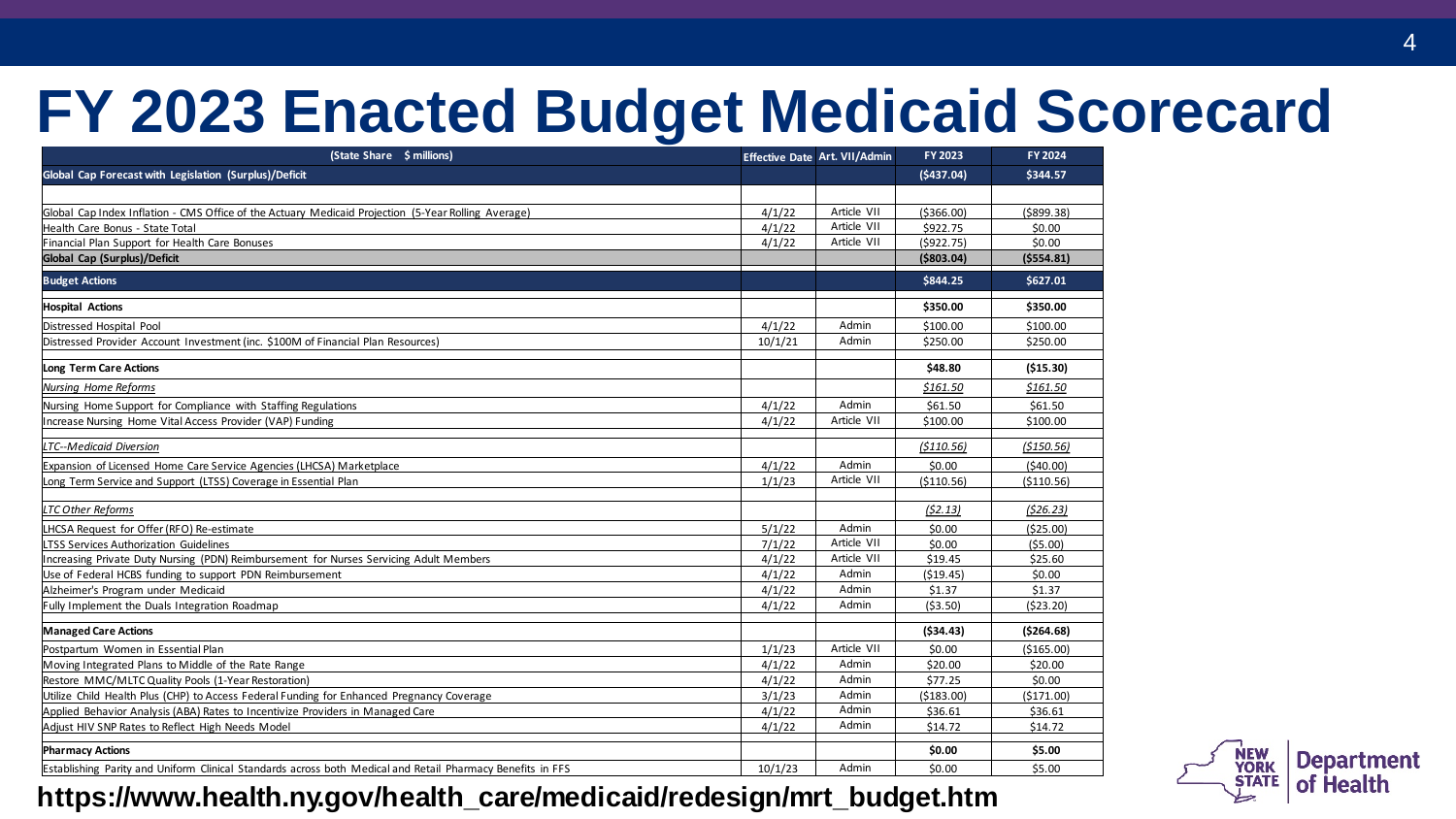## **FY 2023 Enacted Budget Medicaid Scorecard (Continued)**

| (State Share \$ millions)                                                                |         | Effective Date Art. VII/Admin | <b>FY 2023</b> | <b>FY 2024</b> |
|------------------------------------------------------------------------------------------|---------|-------------------------------|----------------|----------------|
| <b>Other Actions</b>                                                                     |         |                               | \$462.35       | \$498.37       |
| Increase Medicaid Trend Factor by 1% to Recognize Provider Cost Increases                | 4/1/22  | Article VII                   | \$318.31       | \$318.31       |
| Restoration of 1.5% Across the Board (ATB)                                               | 4/1/22  | Admin                         | \$140.76       | \$140.76       |
| Investment in Children's Behavioral Health Services                                      | 4/1/22  | Admin                         | \$37.26        | \$42.83        |
| Use of Federal HCBS funding to support Children's Behavioral Health Services             | 4/1/22  | Admin                         | ( \$37.26)     | \$0.00         |
| Increase Top 20 Orthotics and Prosthetics Codes to Medicare Rates                        | 4/1/22  | Admin                         | \$3.75         | \$3.75         |
| Establish Unique Identifier for All Unenrolled Provider Types                            | 4/1/22  | Admin                         | (55.00)        | (55.00)        |
| Promote Access to Primary Care                                                           | 4/1/22  | Admin                         | \$4.93         | \$6.60         |
| Eliminate Unnecessary Requirements from the Utilization Threshold (UT) Program           | 4/1/22  | Article VII                   | (50.23)        | (50.23)        |
| Enhanced Durable Medical Equipment (DME) Management                                      | 7/1/22  | Admin                         | (50.17)        | (58.65)        |
|                                                                                          |         |                               |                |                |
| <b>Maternal Health Actions</b>                                                           |         |                               | \$4.34         | \$26.76        |
| Improve and Expand Access to Prenatal and Postnatal Care                                 | 6/1/22  | Article VII<br>Admin          | \$6.34         | \$18.76        |
| Advancing Comprehensive Maternal Care in Managed Care                                    | 10/1/22 |                               | \$15.00        | \$25.00        |
| Maternal Health Investments - Avoided Costs                                              | 4/1/22  | Admin                         | (517.00)       | (517.00)       |
| Other State of the State Actions                                                         |         |                               | \$13.19        | \$26.86        |
| Create an Center of Medicaid Innovation to Lower Costs and Improve Care                  | 4/1/22  | Admin                         | \$1.20         | \$1.20         |
| Promote Health Equity and Continuity of Coverage for Vulnerable Seniors                  | 1/1/23  | Article VII                   | \$5.00         | \$20.00        |
| Patient Access and Developer Portals                                                     | 4/1/22  | Admin                         | \$4.06         | \$2.73         |
| Health Care Bonus Enforcement                                                            | 4/1/22  | Admin                         | \$2.93         | \$2.93         |
|                                                                                          |         |                               |                |                |
| <b>Adds</b>                                                                              |         | Admin                         | \$904.83       | \$408.63       |
| Additional Hospital Funding                                                              | 4/1/22  |                               | \$800.00       | \$100.00       |
| Maternal Health for Postpartum Coverage for Undocumented                                 | 3/1/23  | Article VII                   | \$2.33         | \$53.88        |
| Medicaid Coverage for Undocumented Age 65+                                               | 1/1/23  | Article VII                   | \$56.45        | \$229.25       |
| Additional QIVAPP Support                                                                | 4/1/22  | Admin<br>Article VII          | \$37.40        | \$0.00         |
| Medicare Savings Program Expansion                                                       | 1/1/23  |                               | \$5.20         | \$20.90        |
| Medicaid Ambulance Billing                                                               | 7/1/22  | Article VII                   | \$3.45         | \$4.60         |
| <b>Avails</b>                                                                            |         |                               | (5946.04)      | (5480.83)      |
| Other Revisions and Timing of Payments Across Fiscal Years                               | 4/1/22  | Admin<br>Admin                | ( \$342.34)    | ( \$336.93)    |
| Mainstream Managed Care Non-Federal Share Assumption                                     | 4/1/22  | Admin                         | (5486.00)      | \$0.00         |
| Temporary Support for One-time COVID-related Hospital Expenses                           | 4/1/22  | Article VII                   | $($ \$84.00)   | ( \$84.00)     |
| CDPAP Request for Offer (RFO) Re-estimate                                                | 4/1/22  |                               | (525.00)       | ( \$25.00)     |
| Elderly Pharmaceutical Insurance Coverage (EPIC) Savings Offset related to MSP Expansion | 1/1/23  | Article VII                   | (58.70)        | (534.90)       |
| <b>Total Global Cap (Surplus)/Deficit</b>                                                |         |                               | \$0.00         | \$0.00         |
| Home Care Minimum Wage Increase                                                          | 10/1/22 | Article VII<br>Admin          | \$362.58       | \$964.91       |
| Lost MOE Savings associated with the use of Federal HCBS funding in FY 2024              | 4/1/23  |                               | \$0.00         | \$289.00       |
| Use of Federal HCBS funding to support Home Care Minimum Wage Increase                   | 10/1/22 | Admin                         | (5362.58)      | (5702.42)      |
| Home Care Minimum Wage Increase Supported Outside the Global Cap                         |         |                               | \$0.00         | \$551.48       |
| Financial Plan Support of Home Care Minimum Wage Increase                                | 4/1/23  | Admin                         | \$0.00         | ( \$262.48)    |
| Financial Plan Support of Lost MOE Savings                                               | 4/1/23  | Admin                         | \$0.00         | (5289.00)      |
| Total Financial Plan Support For Min Wage Increase in FY 2024                            |         |                               | \$0.00         | (5551.48)      |

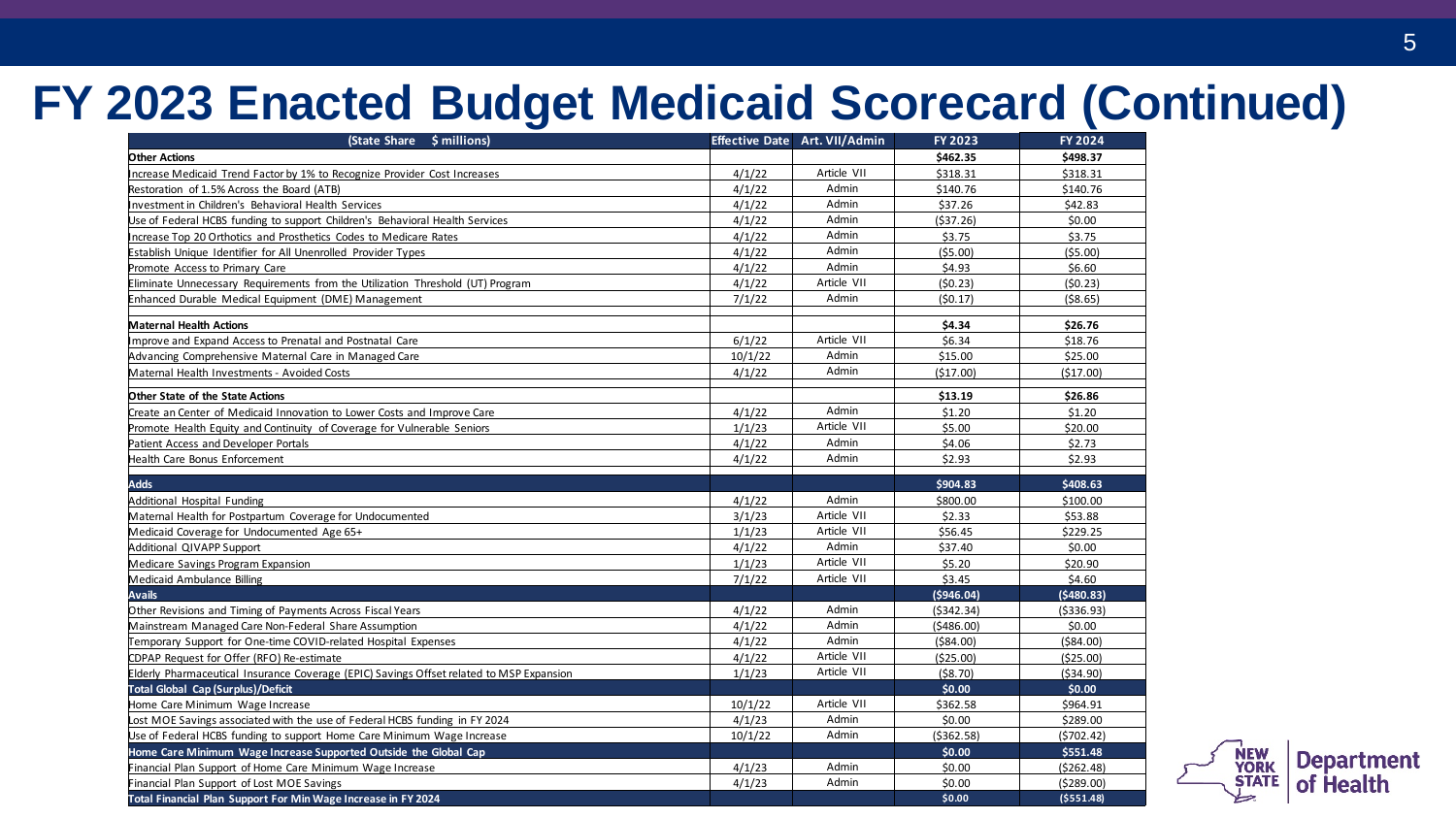# **FY 2023 Enacted Medicaid Legislation**

## **Health and Mental Hygiene (HMH)**

- **Part D**: Health Care Workforce Bonuses. Moved to ELFA bill part ZZ
- **Part H**: Global Cap Metric Update
- **Part I**: 1% ATB Increase.
- **Part J: Hospital Rebasing**
- **Part M**: NH Reforms
- • **Part N**: Health Equity and Continuity of Coverage for Vulnerable Seniors Moved to ELFA bill Part AAA
- **Part O**: LTC Program Reforms
- **Part P: Managed Care Reforms**
- **Part Q: Marketplace Waiver and Essential Plan Expansion Moved to ELFA bill** Part BBB
- **Part S**: Maternal Health Actions Moved to ELFA bill Part CCC
- **Part U**: Child Health Plus Program Expansion Moved to ELFA bill Part DDD
- **Part V**: Telehealth Parity
- **Part W**: Utilization Threshold Program
- **Part BB**: Pharmacy Discontinues Prescriber Prevails I/O
- **Part PP (Senate Part XX)**: CDPAP/FI.
- **Part QQ (Senate Part TT):** Competitive Bidding Requirements.
- **Part RR (Assembly Part UU):** Distressed Provider Assistance Account

## **Education, Labor, Family Assistance (ELFA)**

- **Part XX (Senate HMH Part RR/Assembly HMH Part TT):** Minimum Wage for Home Care Workers.
- **Part ZZ:** Health Care Workforce Bonuses
- • **Part AAA:** Health Equity and Continuity of Coverage for Vulnerable Seniors
- **Part BBB:** Marketplace Waive and Essential Plan Expansion
- **Part CCC: Maternal Health Actions**
- **Part DDD:** Child Health Plus Program Expansion

## **Public Protection & General Government (PPGG)**

 • **Part KK (Senate PPGG Part II):** Fees and Charges for Emergency Medical Services

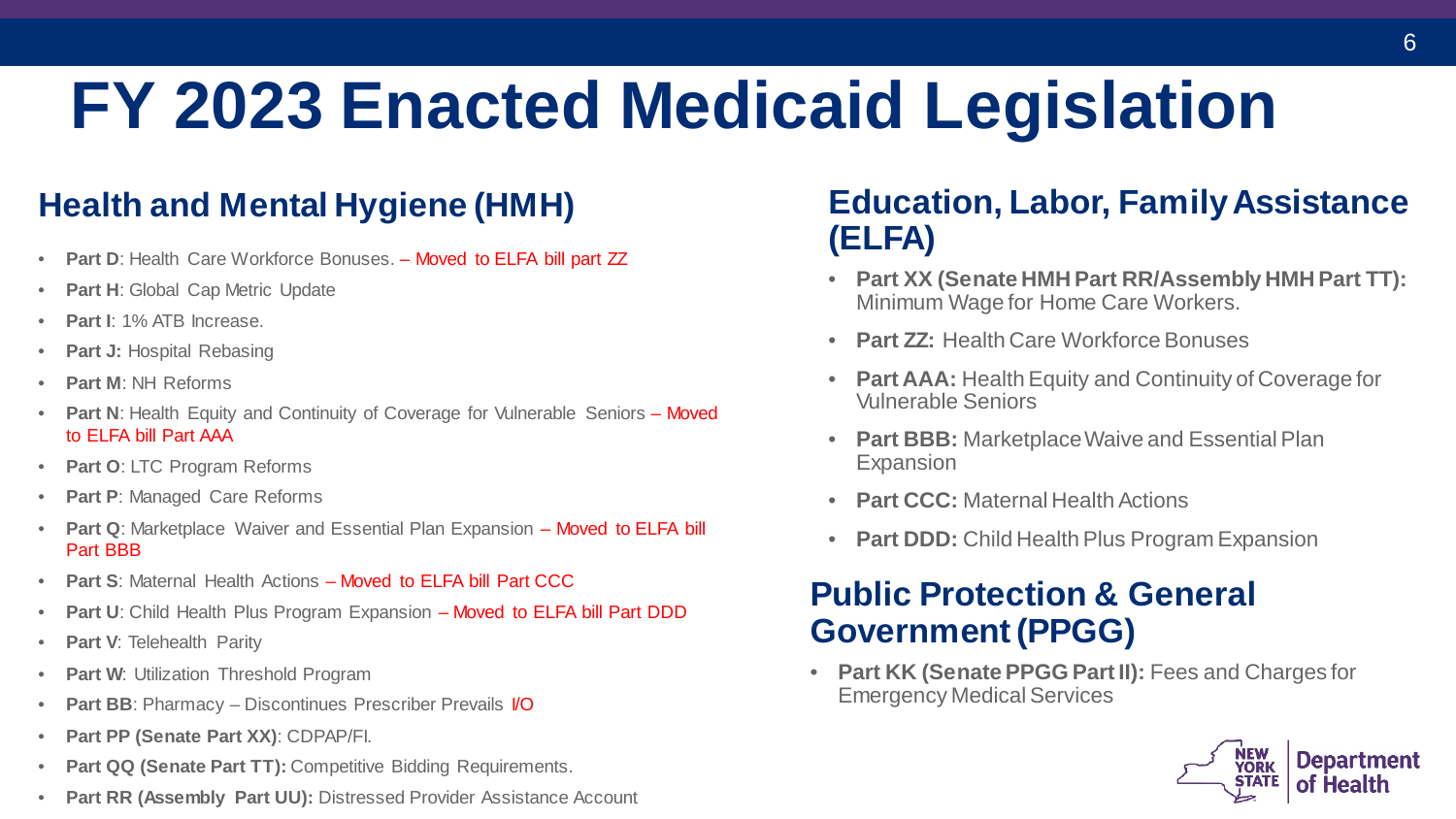**Executive Proposals Accepted** *without Material* **Modifications** 



February 2022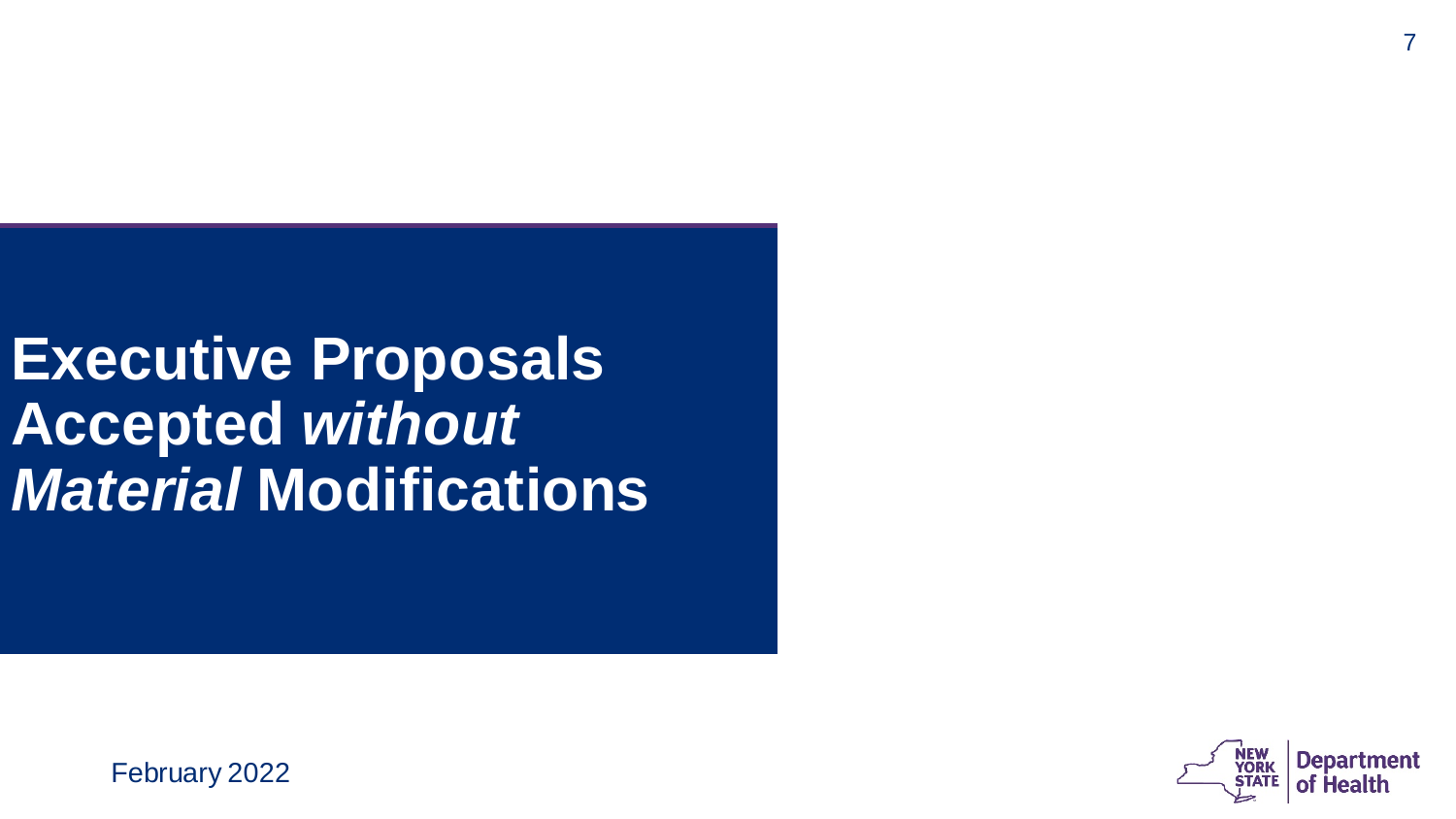## **Global Cap**

### **Article VII (HMH – Part H)**

 • The SFY 2022-23 Enacted Budget includes the modification of the Global Cap metric moving from the ten-year rolling average of the medical component of the CPI to the five-year rolling average of Medicaid Actuary in the Centers for Medicare & Medicaid Services (CMS). spending annual growth rate within the National Health Expenditure Accounts produced by Office of the

| <b>Global Cap Variance</b>                                                     |               |               |               |               |
|--------------------------------------------------------------------------------|---------------|---------------|---------------|---------------|
| <b>Current Global Cap Growth</b>                                               |               |               |               |               |
| (\$ millions)                                                                  | <b>FY2022</b> | <b>FY2023</b> | <b>FY2024</b> | <b>FY2025</b> |
| <b>DOH Global Cap</b>                                                          | \$20,572      | \$21,172      | \$21,749      | \$22,333      |
| <b>Year to Year Change</b>                                                     | 2.9%          | 2.9%          | 2.7%          | 2.7%          |
|                                                                                |               |               |               |               |
| <b>CMS Office of the Actuary Medicaid Projections - 5-Year Rolling Average</b> |               |               |               |               |
| (\$ millions)                                                                  | <b>FY2022</b> | <b>FY2023</b> | <b>FY2024</b> | <b>FY2025</b> |
| <b>DOH Global Cap</b>                                                          | \$20,572      | \$21,538      | \$22,649      | \$23,875      |
| <b>Year to Year Change</b>                                                     | 2.9%          | 4.7%          | $5.2\%$       | 5.4%          |
| <b>Current Global Cap to CMS Variance</b>                                      |               |               |               |               |
| (\$ millions)                                                                  | <b>FY2022</b> | <b>FY2023</b> | <b>FY2024</b> | <b>FY2025</b> |
| <b>DOH Global Cap - Variance</b>                                               | \$0           | \$366         | \$899         | \$1,542       |
| <b>Year to Year Change - Variance</b>                                          | $0.0\%$       | 1.8%          | 2.4%          | 2.7%          |

 • This new inflation metric will more accurately reflect the higher costs of providing Medicaid services because it considers utilization, enrollment growth, and service cost, and would increase the allowable growth of state Medicaid spending significantly (>\$3 billion) over the next three years.

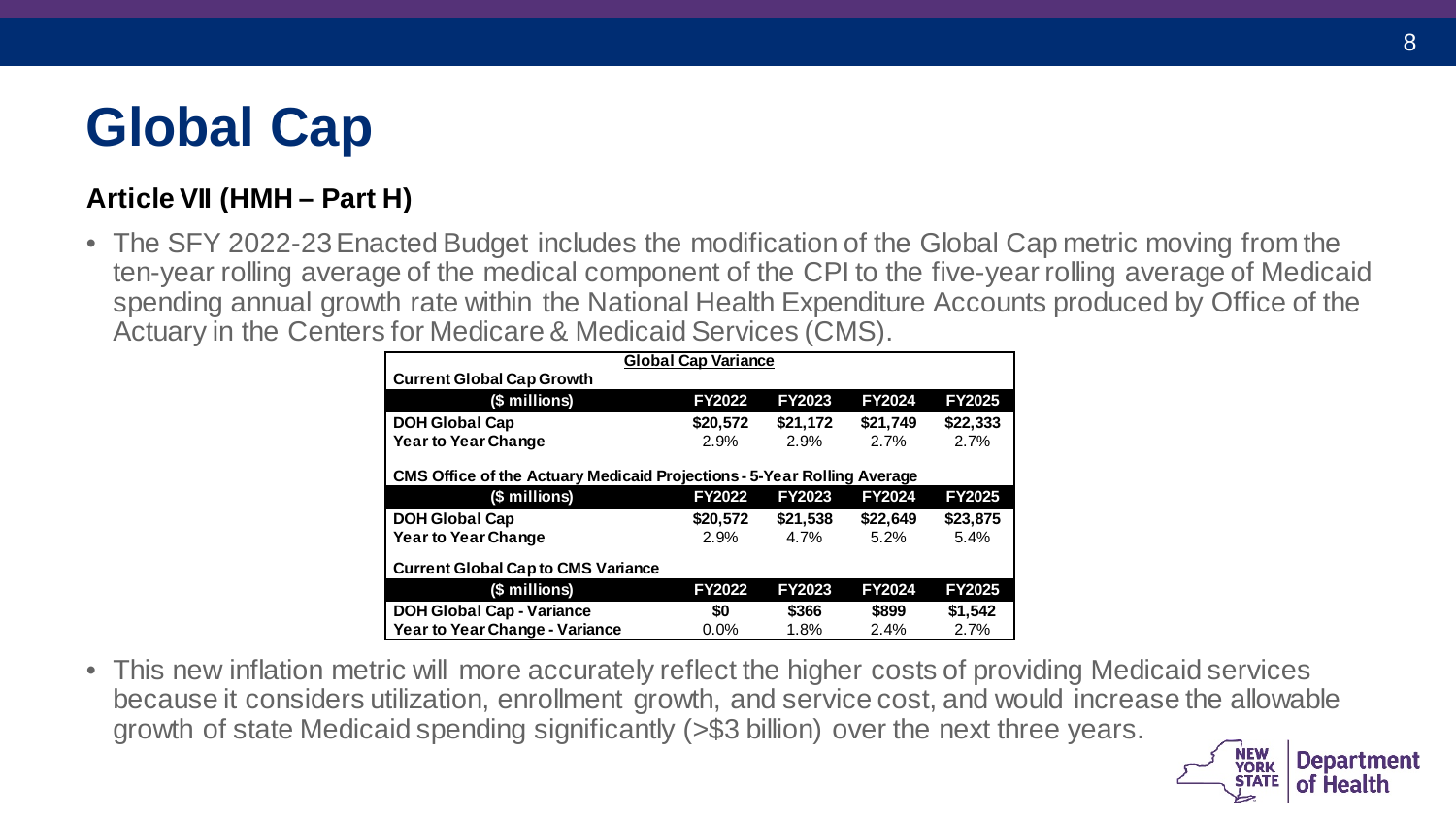## **Managed Care**

## **Adjust HIV-Special Needs Plans (HIV SNP) Plan Rates – Administrative**

 • Increases all three HIV SNPs to higher points in the actuarial rate range to reflect the high needs of this population.

## **Moving Integrated Plans to Middle of the Rate Range – Administrative**

 • Invests \$40M gross (\$20M State share) to increase MedicaidAdvantage Plus (MAP) plan premiums to the mid-point of the actuarial rate range, providing an accelerated and smoother transition to integrated care.

## **National Cancer Institute (NCI) Designated Cancer Care – Article VII (HMH Part P)**

• Requires health plans offering Medicaid, Essential Plan and Qualified Health Plan to contract with willing national cancer institute-designated cancer centers.



#### April 2022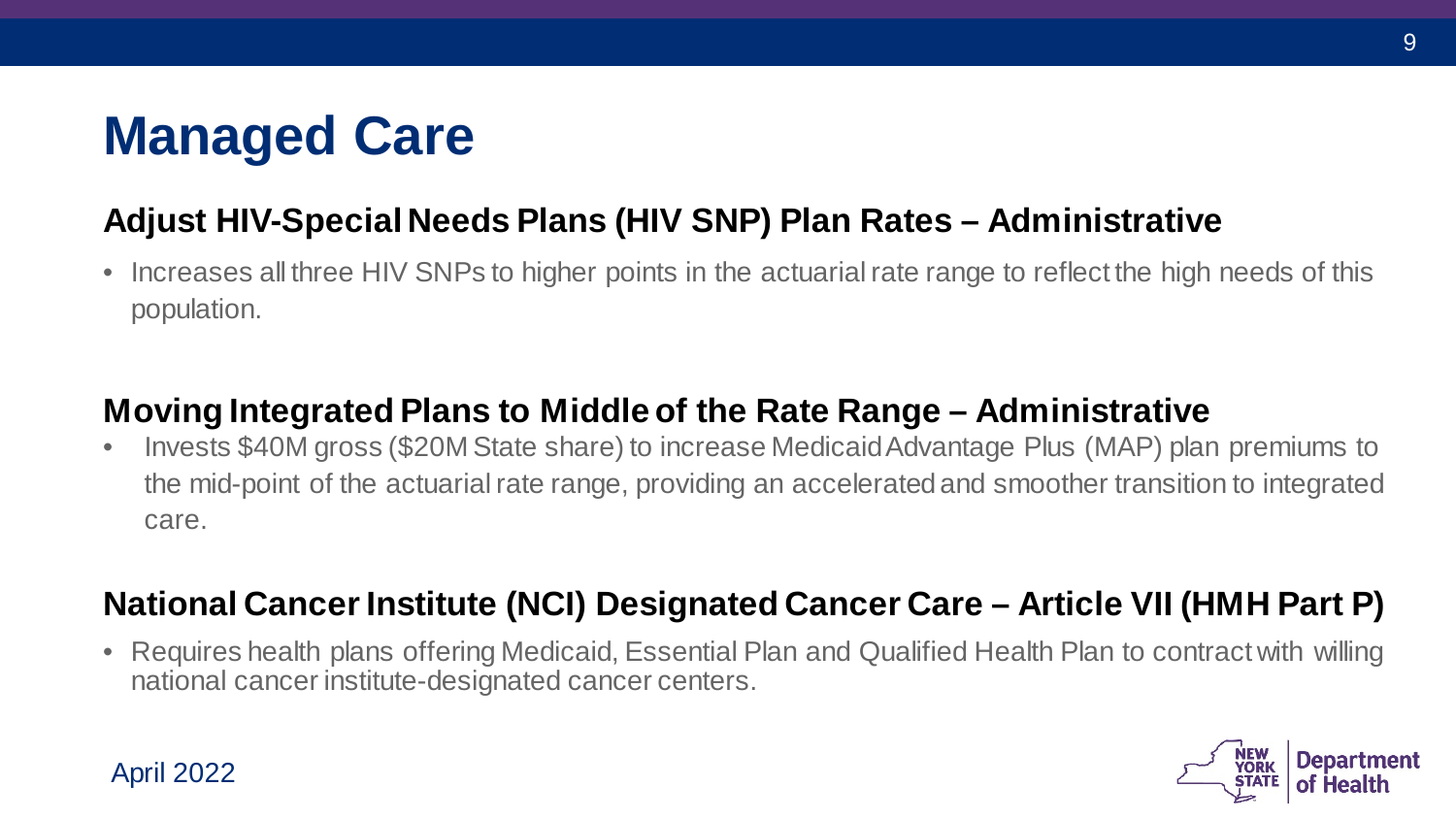# **Long Term Care (LTC)**

### **Long-Term Supports and Services (LTSS) Services Authorization Guidelines – Article VII (HMH Part O)**

 • This proposal modifies the MRT II proposal from requiring the implementation of a single uniform tasking tool to a requirement that tasking tools used by plans and LDSS meet specific service authorization guidelines and standards. These standards will be developed by the Department, in consultation with subject matter experts.

### **Increasing Private Duty Nursing (PDN) Services Reimbursement for Adults – Article VII (HMH Part O)**

 • DOH will increase the fee-for-service (FFS) reimbursement for adult PDN cases to achieve reimbursement parity between pediatric and adult PDN cases.

### **Licensed Home Care Services Agency (LHCSA) Request for Offer (RFO) Refinement – Administrative**

 • This proposal incorporates an administrative efficiency component into the selection process for the LHCSA RFO that was authorized as part of the FY 2020 Enacted budget (MRT II Reforms).

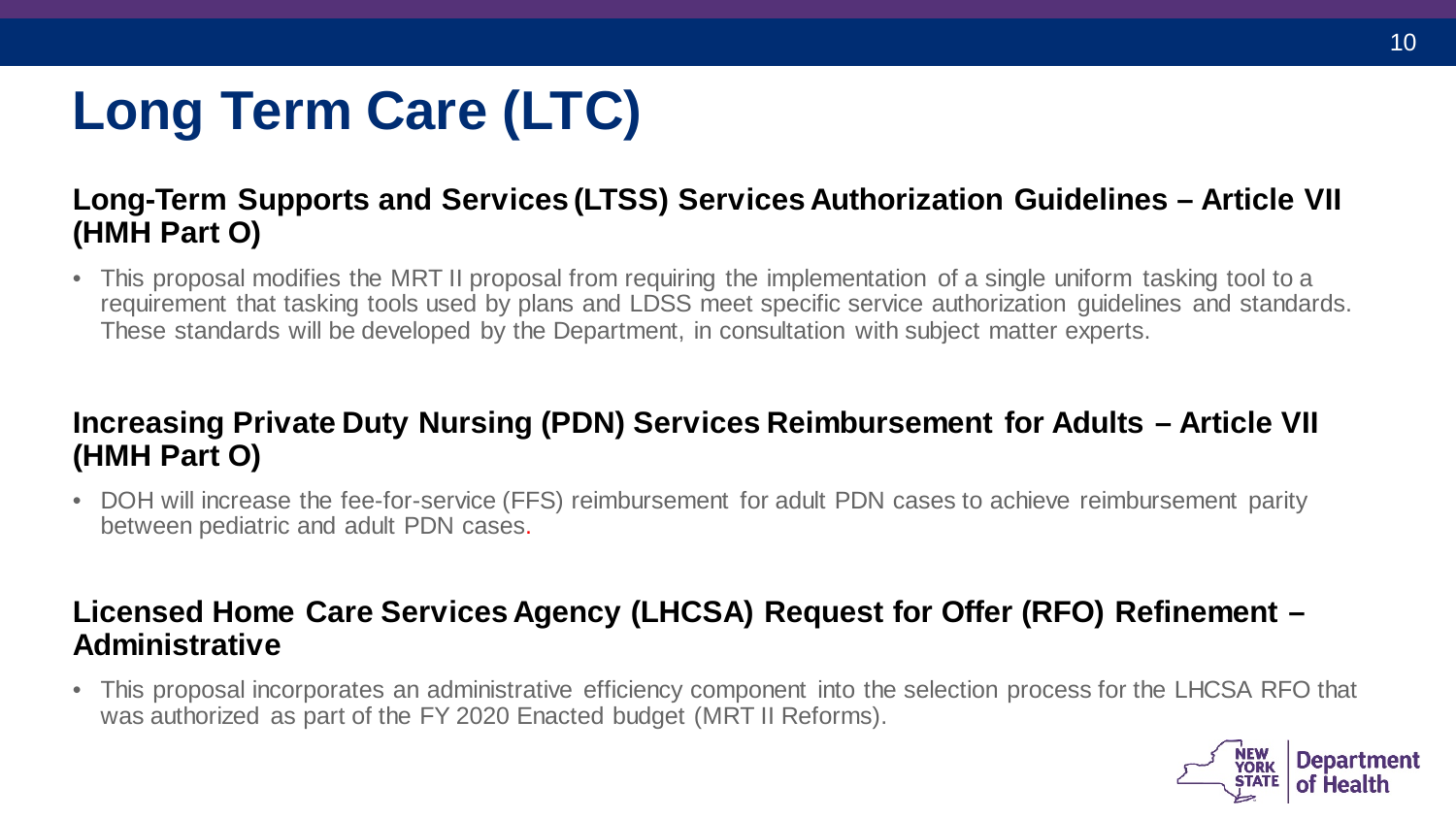## **Nursing Home Reforms**

### **Nursing Home Support for Compliance with Staffing Regulations – Administrative**

 • Modifies the definition of revenue to exclude provider assessment revenue; the capital per diem portion of reimbursement rates for nursing homes with an overall 4 or 5 star rating (however, the exclusion does not apply to any amount of the capital portion attributable to a transaction with a common or familial ownership to the operator or the to FEMA funds; and, for 2022, provides authorization for a pro rata methodology to calculate excess funds when facility) and federal grants related to reimbursement for COVID-19 pandemic related expenses, including but not limited nursing homes fail to meet the minimum spending standards for resident-facing staffing or direct resident care.

### **Nursing Home Quality Pool – Article VII (HMH Part M)**

 either fully or in addition to the current funding through rate adjustments to eligible nursing homes. • Expands on the funding methods of the Nursing Home Quality Pool (NHQP) by funding through state appropriations,

### **Funding for Distressed Nursing Homes – Article VII (HMH Part M)**

 • Includes financially distressed nursing homes, Independent Practice Associations (IPAs), and Accountable Care Organizations (ACOs) as eligible providers of Vital Access Provider Assurance Program (VAPAP) funds; authorizes VAPAP funds to be made pursuant to an applicable evaluation process and transformation plan; and requires DOH to publish on its website the criteria, evaluation process and guidance for transformation plans and notification of any award recipients.

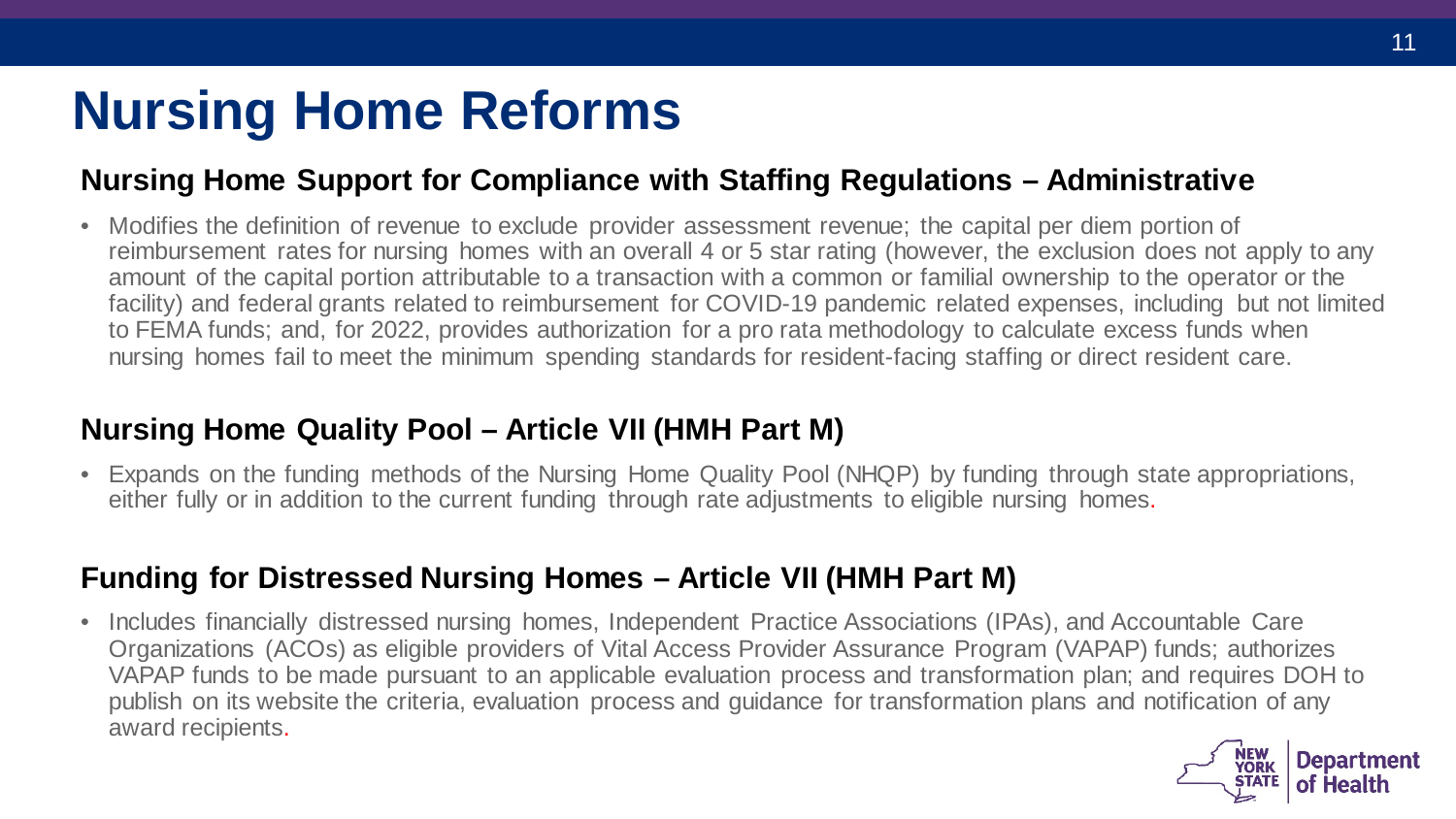## **Maternal Health**

### **Improve and Expand Access to Prenatal and Postnatal Care – Administrative**

 In alignment with evidence-based guidelines and best practices, access to comprehensive maternal health services will be expanded through new or expanded Medicaid reimbursement, to include:

- Reimbursement for Registered Dietitians for Nutrition Services provided to pregnant and postpartum populations
- • Reimbursement for Community Health Workers (CHWs) and Patient Family Navigators (PFNs) for care coordination and peer support services provided to pregnant and postpartum populations
- Coverage of Bluetooth-enabled devices in reimbursement for telehealth/remote patient monitoring services
- • Alignment of billing and reimbursement policy to support a two-generational integrated approach to the delivery of primary prevention services for young children and their caregivers (dyadic services)
- Increase in reimbursement rate for Midwifery services
- Expanded coverage of non-invasive prenatal trisomy screening (NIPS) to include pregnant people of any age

### **Advance Comprehensive Maternal Care in Managed Care – Administrative**

- • Invest in two quality incentive funding pools, one for community perinatal care providers and one for labor and delivery hospitals, to be distributed through a state-directed Value-Based Payment arranged through Medicaid Managed Care
- • Payments to providers may be earned based on reporting and performing across state-selected measures of clinical quality and maternal health outcomes.

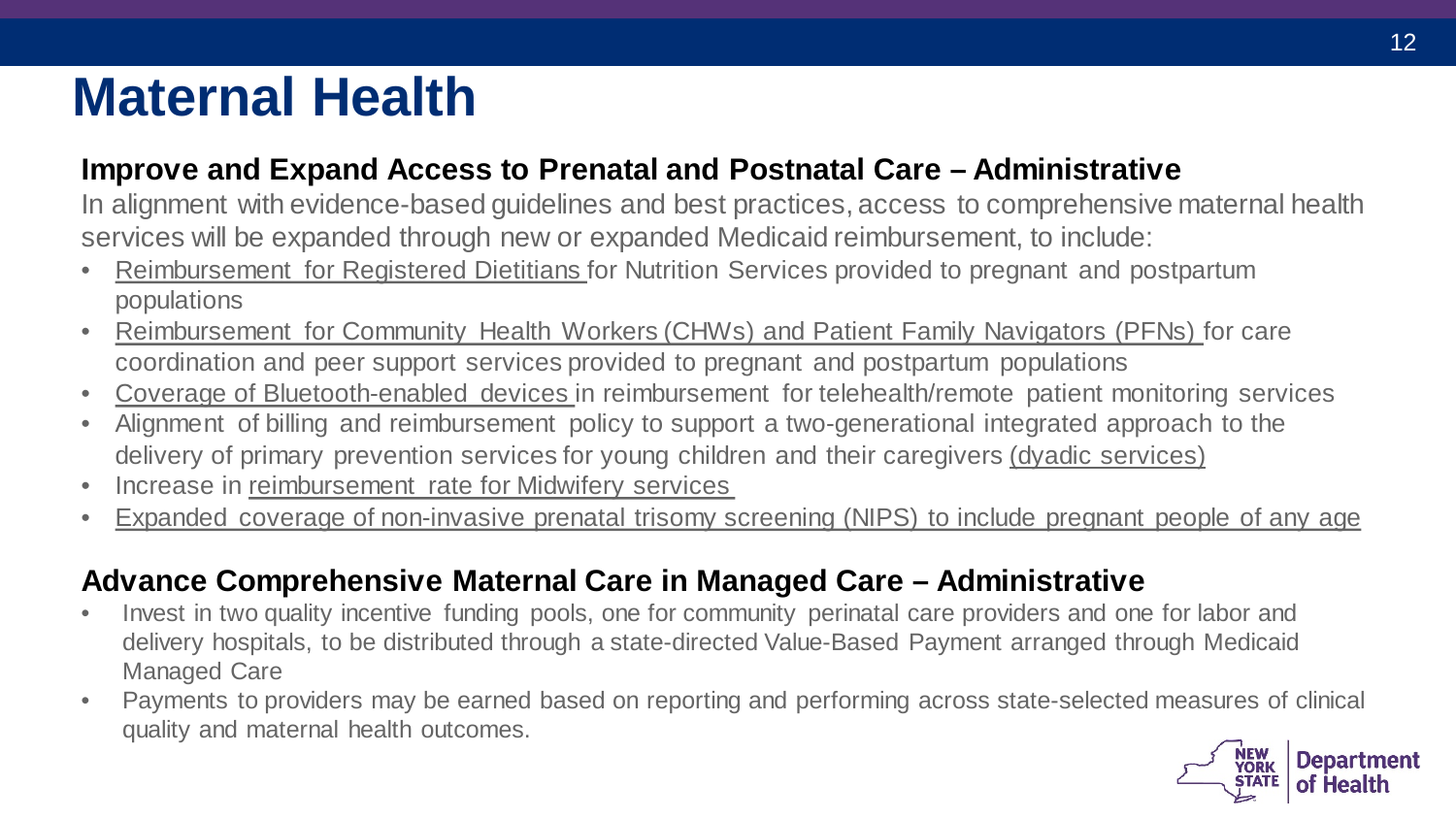## **Investing in Behavioral Health Services for Children**

#### **Administrative Actions**

**HCBS, CFTSS and 29-I Rate Increases:** Increasing reimbursement rates for Children's Home and Community Based Services (HCBS), Child and Family Treatment and Support Services (CFTSS), and 29-I Health Facility services to assist providers in building service capacity.

| <b>Program</b>       | <b>Previous Adjustments</b> | 4/1/21-3/31/22         | 4/1/22-9/30/22 | 10/1/2022 and beyond      |
|----------------------|-----------------------------|------------------------|----------------|---------------------------|
| <b>HCBS</b>          | N/A                         | + 25%                  | + 25%          | <b>Updated Base Rates</b> |
| <b>CFTSS</b>         | $+11\%$ $^{(1)}$            | + 14%                  | + 25%          | <b>Updated Base Rates</b> |
| 29-I Health Facility | N/A                         | $+25\%$ <sup>(2)</sup> | + 25%          | <b>Base Rates</b>         |

*(1) Effective 4/1/20-3/1/22; (2) Effective 7/1/21* 

 **Provide Reimbursement for HCBS Assessments for Health Homes Serving Children:** To ensure that children are promptly assessed for waiver eligibility and to ensure children/youth are connected to needed services.

**Provide Reimbursement under the Children's Waiver for Transitional Services:** To ensure access to necessary HCBS for children and youth being discharged from an institutional level of care.

**Support Child Welfare Step-Down Programs:** Support child welfare agencies to restructure their care delivery systems to reduce the number of children and lengths of stay of children in Qualified Residential Treatment Programs (QRTP).

 students ages 3 years through 21 by eliminating requirement for inclusion of the qualifying services in an Individual Education Plan (IEP). **Expand School Supportive Health Services Program (SSHSP):** Expand access to qualifying services to additional Medicaid-enrolled

**Enhance funding for Evidence-Based Practices:** In the delivery of Children's Behavioral Health Services.

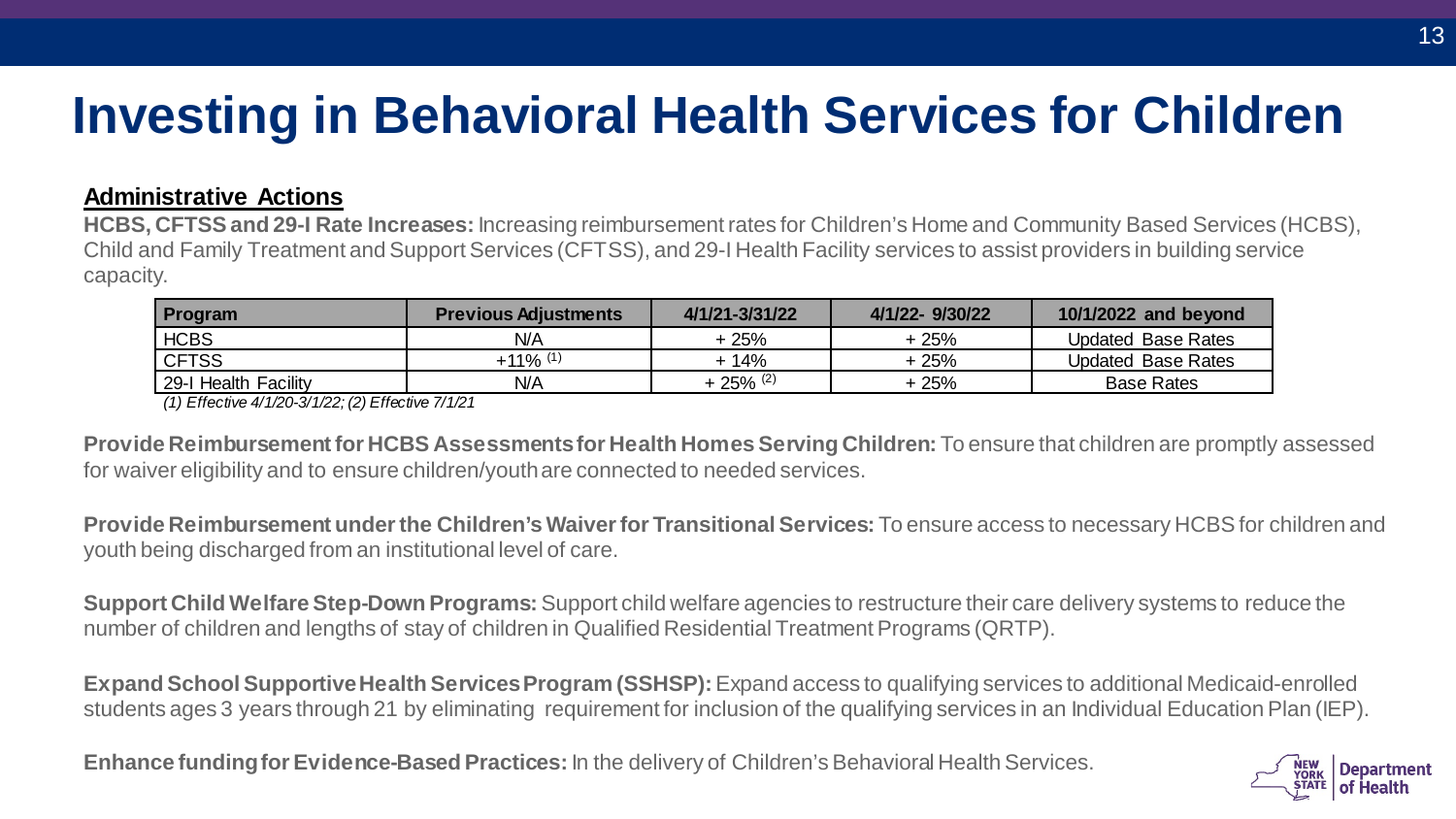## **Essential Plan (EP)**

- **Waiver Authority Article VII (ELFA Part BBB).** Gives the Commissioner the authority to apply for Federal waivers of provisions of the Affordable Care Act to make quality coverage more affordable for New Yorkers. This authority is needed to proceed with the EP eligibility expansions:
- 250% of FPL for individuals who are currently Qualified Health Plan eligible. Reduces • **Eligibility Expansion – Article VII (ELFA Part BBB).** Expands EP eligibility from 200% to the uninsured by an estimated 14,000 and makes coverage more affordable for over 90,000 individuals who struggle to afford the current premium.
- **EXECUTE**<br>ANEW YORK Department remain enrolled in EP when they become pregnant instead of moving to Medicaid; provides pregnant individuals in EP 12-months postpartum coverage following their pregnancy with no cost sharing; and deems infants born to EP enrollees up to 223% of FPL to be eligible for Medicaid for one year. Impacts an estimated 18,000 pregnant individuals. • **Pregnancy/Postpartum – Administrative.** Gives individuals enrolled in EP the option to

70RK **ATE** 

of Health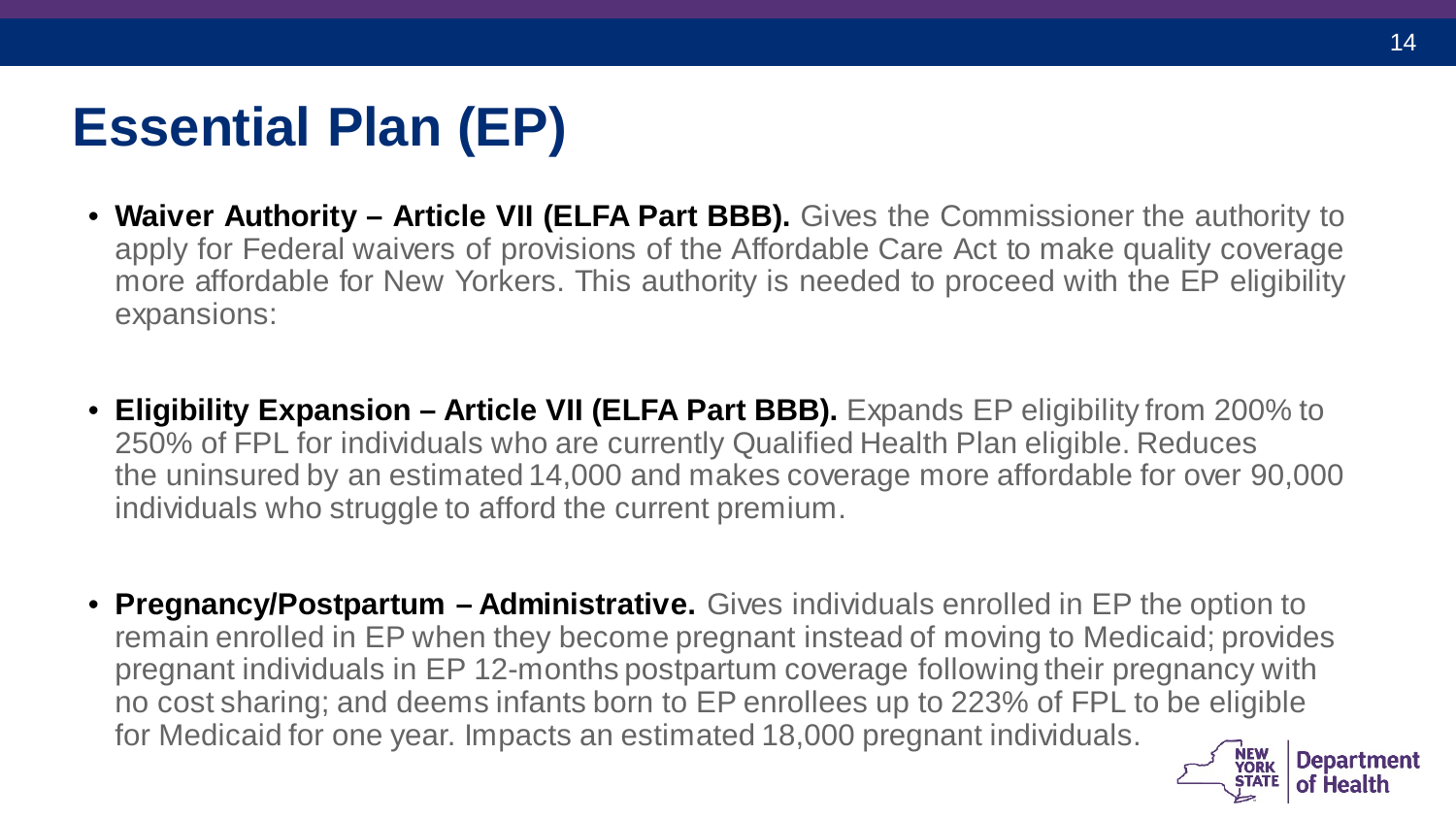## **Essential Plan (EP), continued**

## **Community Based Long Term Services and Supports – Article VII (ELFA Part BBB).**

- • Adds Community-Based Long-Term Services and Supports to the EP benefit package with no cost sharing. Impacts:
	- • 3,400 individuals with household income from 0 to 138% of FPL and are not eligible for Federal Medicaid due to immigration status (Aliessa population) starting January 1, 2023; and
	- All 6,700 eligible Essential Plan enrollees starting January 1, 2025.

## **Undocumented Immigrants – Administrative.**

 • DOH will seek a federal waiver to expand EP to cover undocumented immigrants ages 19-64.

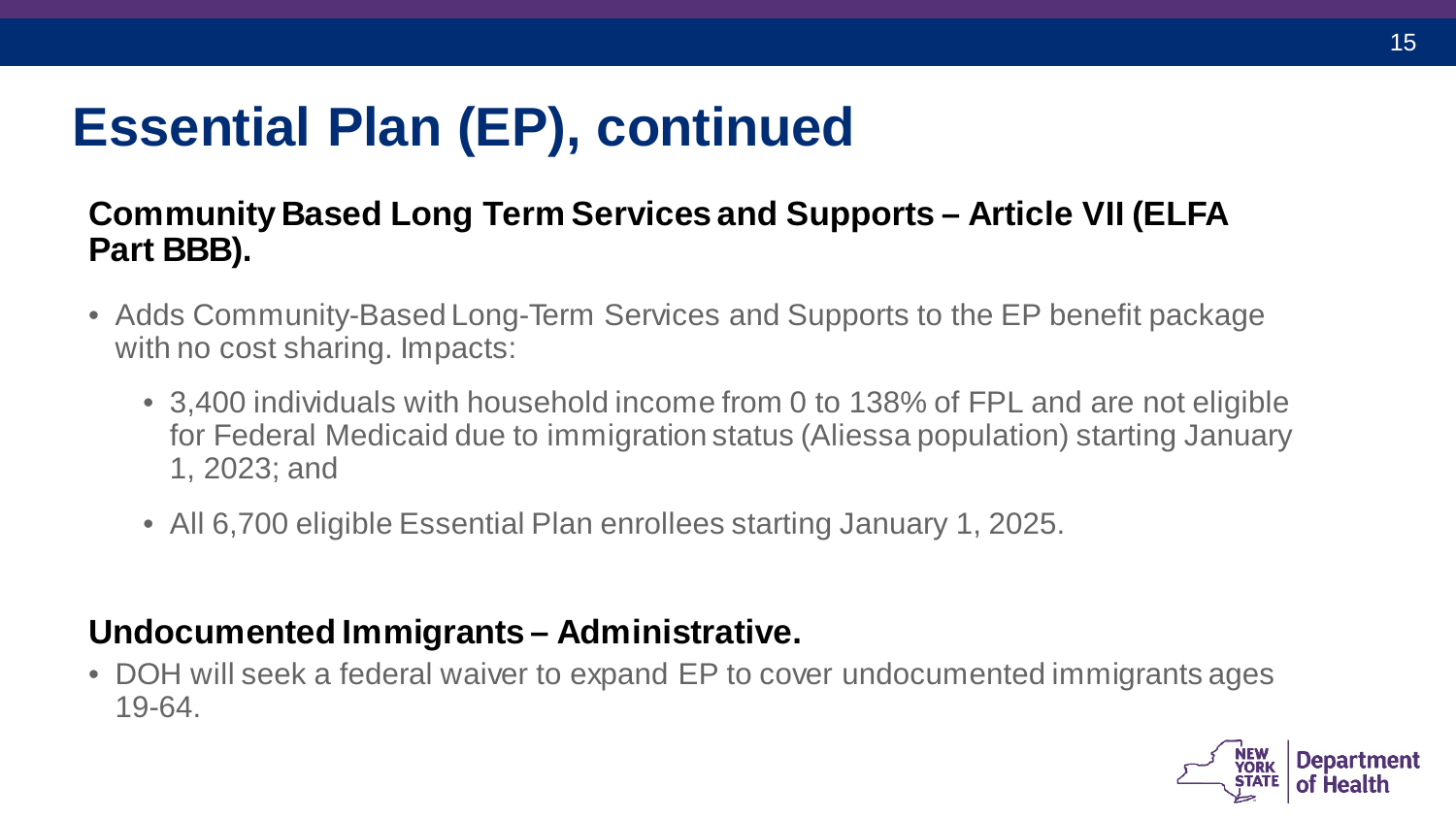# **Telehealth Parity**

## **Article VII – HMH Part V**

- • Requires payers to reimburse health care services delivered by telehealth "on the same basis, at the same rate, and to the same extent" as services delivered in person.
- • Certain fees (e.g., facilities fees, APGs) are excluded from this requirement when such costs are not incurred (when patient and provider are both off-site). OPWDD, OMH, and OASAS Commissioners may establish policy for services licensed, certified, or otherwise authorized by OPWDD, OMH, and OASAS pursuant to Article 16, 31, and 32 providers, respectively.
- • Consistent with Medicaid policy pre-Public Health Emergency but represents a change for commercial insurers.
- • Effective April 1, 2022. Medicaid intends to continue reimbursing facility fees for off-site services throughout the PHE.
- • Insurance Law now requires plans to ensure networks are adequate to meet the telehealth needs of insured individuals.
- • Directs the superintendent of financial services and the Commissioner of Health to publish a report that contains information regarding the use of telehealth services by April 1, 2023.
- This act will expire and be deemed repealed on April 1, 2024.

### April 2022

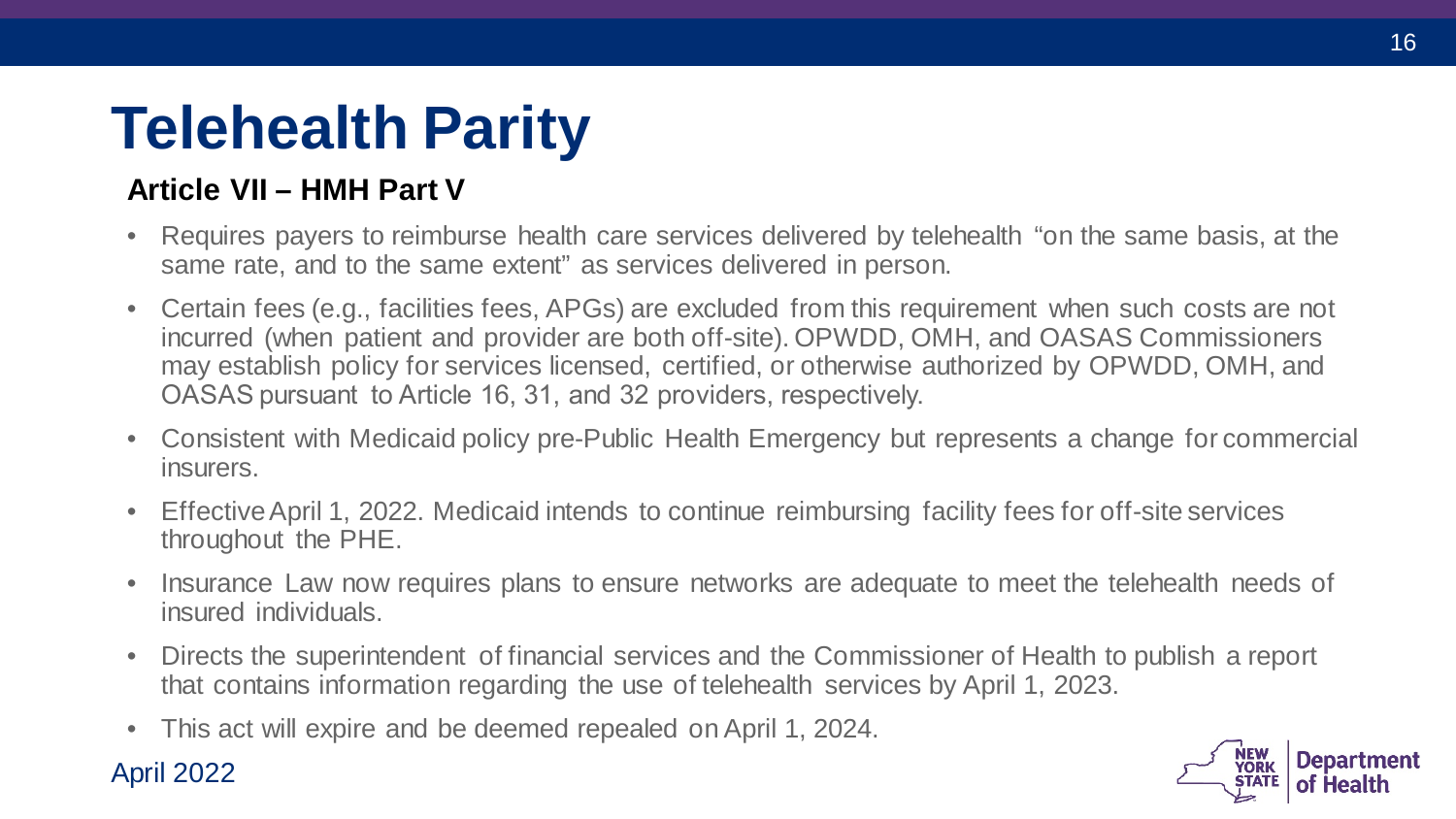## **Other Actions (ATBs)**

#### **Increase Medicaid Trend Factor by 1% to Recognize Provider Cost Increases – Article VII (HMH Part I)**

 additional 1% to respond to market needs and compete in the labor market to attract qualified workers. • The State is making a multi-year investment in Medicaid providers by increasing Medicaid operating rates across the board by an

#### **Restoration of the 1.5% Across the Board (ATB) – Administrative**

 • DOH implemented a 1% ATB payment reduction effective January 1, 2020 – April 1, 2020, which increased to a 1.5% ATB reduction effective April 2, 2020, and each Fiscal Year (FY) thereafter which has been restored effective April 1, 2022 in the Enacted Budget.

| <b>Category</b>             | Restoration of 1.5% ATB Reduction *                                                                                                                                                                                                                                                     | <b>1% Rate Increase</b>                                                                                                                                                                                                                                                                                                                                                                                                                                        |                   |
|-----------------------------|-----------------------------------------------------------------------------------------------------------------------------------------------------------------------------------------------------------------------------------------------------------------------------------------|----------------------------------------------------------------------------------------------------------------------------------------------------------------------------------------------------------------------------------------------------------------------------------------------------------------------------------------------------------------------------------------------------------------------------------------------------------------|-------------------|
| <b>Inpatient Services</b>   | • Hospital Inpatient Reimbursement (inc. capital & FFS GME);<br>. Indigent Care Pool (ICP) payments;                                                                                                                                                                                    | • Operating Costs for Hospital Inpatient Reimbursement (inc. FFS GME); and                                                                                                                                                                                                                                                                                                                                                                                     |                   |
|                             | • GME payments for MMC patients;                                                                                                                                                                                                                                                        | • GME payments for MMC patients;                                                                                                                                                                                                                                                                                                                                                                                                                               |                   |
|                             | • DSH payments and ICA's made to governmental hospitals operated by the State or SUNY; and                                                                                                                                                                                              |                                                                                                                                                                                                                                                                                                                                                                                                                                                                |                   |
|                             | • Supplemental Medicaid payments and DSH payments made to voluntary hospitals.                                                                                                                                                                                                          |                                                                                                                                                                                                                                                                                                                                                                                                                                                                |                   |
| <b>Nursing Homes</b>        | • In State Nursing Homes (inc. capital); and                                                                                                                                                                                                                                            | • Operating Costs for In State Nursing Homes; and                                                                                                                                                                                                                                                                                                                                                                                                              |                   |
|                             | . Out of State Nursing Homes (inc. capital).                                                                                                                                                                                                                                            | • Operating Costs for Out of State Nursing Homes.                                                                                                                                                                                                                                                                                                                                                                                                              |                   |
| Non-Institutional Long-Term | • Assisted Living programs;                                                                                                                                                                                                                                                             | • Assisted Living programs;                                                                                                                                                                                                                                                                                                                                                                                                                                    |                   |
| <b>Care Services</b>        | • Home Health; and                                                                                                                                                                                                                                                                      | • Home Health:                                                                                                                                                                                                                                                                                                                                                                                                                                                 |                   |
|                             | ● Personal Care.                                                                                                                                                                                                                                                                        | • Personal Care:                                                                                                                                                                                                                                                                                                                                                                                                                                               |                   |
|                             |                                                                                                                                                                                                                                                                                         | • NHTD/TBI Waiver                                                                                                                                                                                                                                                                                                                                                                                                                                              |                   |
| Managed Care**              | • Managed Long-Term Care; and                                                                                                                                                                                                                                                           | • Managed Long-Term Care; and                                                                                                                                                                                                                                                                                                                                                                                                                                  |                   |
|                             | • Managed Care (including HIV SNP).                                                                                                                                                                                                                                                     | • Managed Care (including HIV SNP).                                                                                                                                                                                                                                                                                                                                                                                                                            |                   |
| <b>Other Services</b>       | • Article 28 Freestanding Clinics and Ambulatory Surgery Centers (inc. capital);<br>• Article 28 Hospital Based Outpatient (inc. capital);<br>• Pharmacy:<br>. Physicians both office-based and other places of service;<br>• Dental, Eye, X-ray, etc.; and<br>• Supplemental Payments. | • Operating Costs for Article 28 Freestanding Clinics and Ambulatory Surgery Centers;<br>• Operating Costs for Article 28 Hospital Based Outpatient;<br>• Physicians both office-based and other places of service;<br>• Dental, Eye, X-ray, etc.;<br>• Residential Hospice Services;<br>• Early Intervention;<br>• Children's HCBS:<br><b>NEW<br/>YORK</b><br>• Children's Health Home services; and<br>• Operating Costs for FQHCs and Rural Health Clinics. | <b>Department</b> |
|                             | * The 1.5% ATB Reduction was applied to the entire plan/provider payment, and therefore, was not a traditional rate increase like the 1% ATB proposal.                                                                                                                                  | <b>STATE</b>                                                                                                                                                                                                                                                                                                                                                                                                                                                   | of Health         |

#### **Service Area Impacts from Restoration of the 1.5% ATB Reduction and 1% Medicaid Rate Increase**

\*\* Managed Care Plans are still at the lower bound of the actuarial range consistent with prioryear proposals, therefore, the restoration of the 1.5% ATB Reduction is superseded. However, the 1% ATB Rate Increase will be a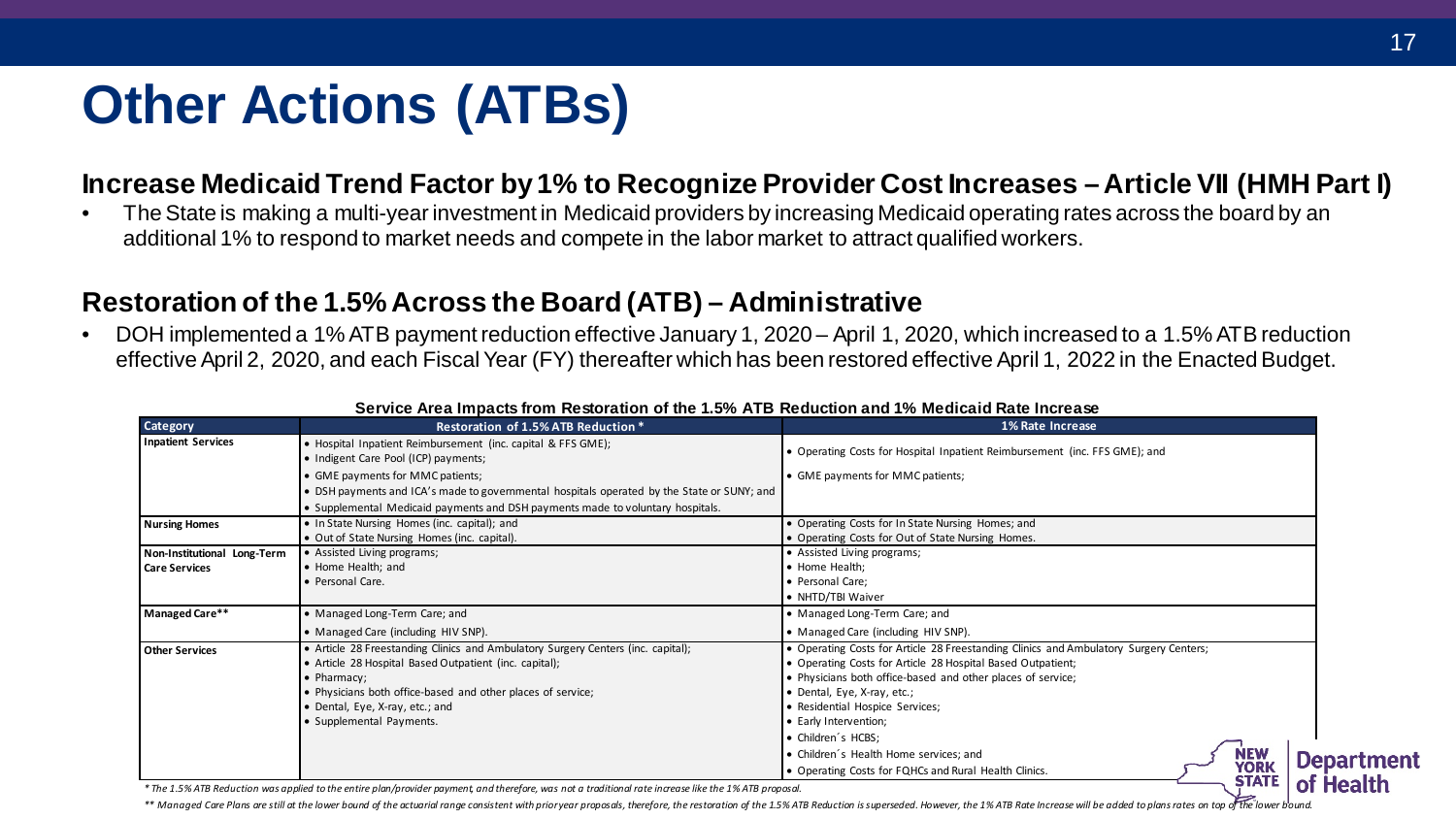## **Other Actions (continued)**

#### **Hospital Rebasing Delay – Article VII (HMH Part J)**

• Extends the statutory requirement to rebase and reweight acute hospital rates from July 1, 2022, to no earlier than January 1, 2024.

#### **Hospital Investments– Administrative**

• Includes \$350 million base payments for distressed hospital investments.

#### **Establishing Parity and Uniform Clinical Standards across both Medical and Retail Pharmacy Benefits in FFS – Administrative**

 • Leverages existing tools under the pharmacy benefit to establish utilization management tools for drugs dispensed under the medical benefit through real time upfront processes that provides drug coverage transparency and reduces administrative burdens.

#### **Promote Access to Primary Care – Administrative**

• Invests in primary care by benchmarking Medicaid fee-for-service physician reimbursement rates for Evaluation & Management and Medicine codes to 70% of current Medicare reimbursement rates. Effective July 1, 2022.

#### **Applied Behavior Analysis(ABA) Rate Increase – Administrative**

 • This proposal will increase the Medicaid reimbursement rate to \$76.31 per hour to align Medicaid reimbursement with Child Health Plus and other commercial payors.

#### **Increase Reimbursement for the Top 20 Orthotics and Prosthetics (O&P) Codes to 80% of Medicare – Administrative**

• Establishes higher reimbursement for the top 20 O&P Codes. Fee structure will be comparable to Medicare and other third-party insurers.

#### **Patient Access and Developer Portals – Administrative**

 • Create an access point that can be used by mHealth developers to enable consumers to access their own Medicaid claims and provider data through mHealth (smartphone) Applications.

#### **Utilization Threshold Program – Article VII (Part W)**

OTIVE NEW **STATE**  to a retrospective function by removing the requirement for providers to submit requests for increases in benefit limits. • Revises the process for monitoring Medicaid FFS utilization (e.g., physician, lab, dental clinic services) from a prospective

**RK** 

**Department** of Health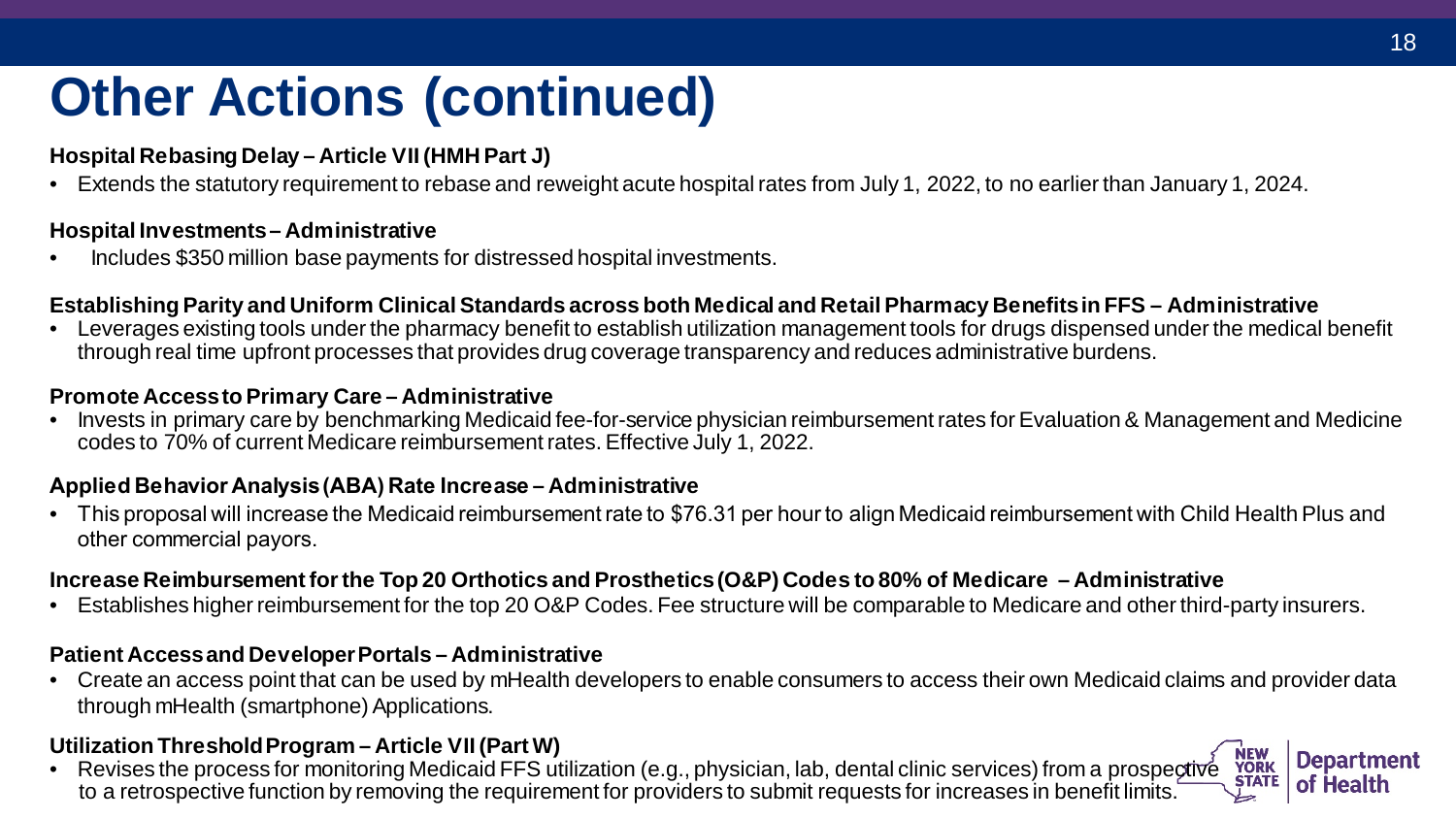**Executive and One-House Budget Proposals Enacted** *with Material*  **Modifications** 

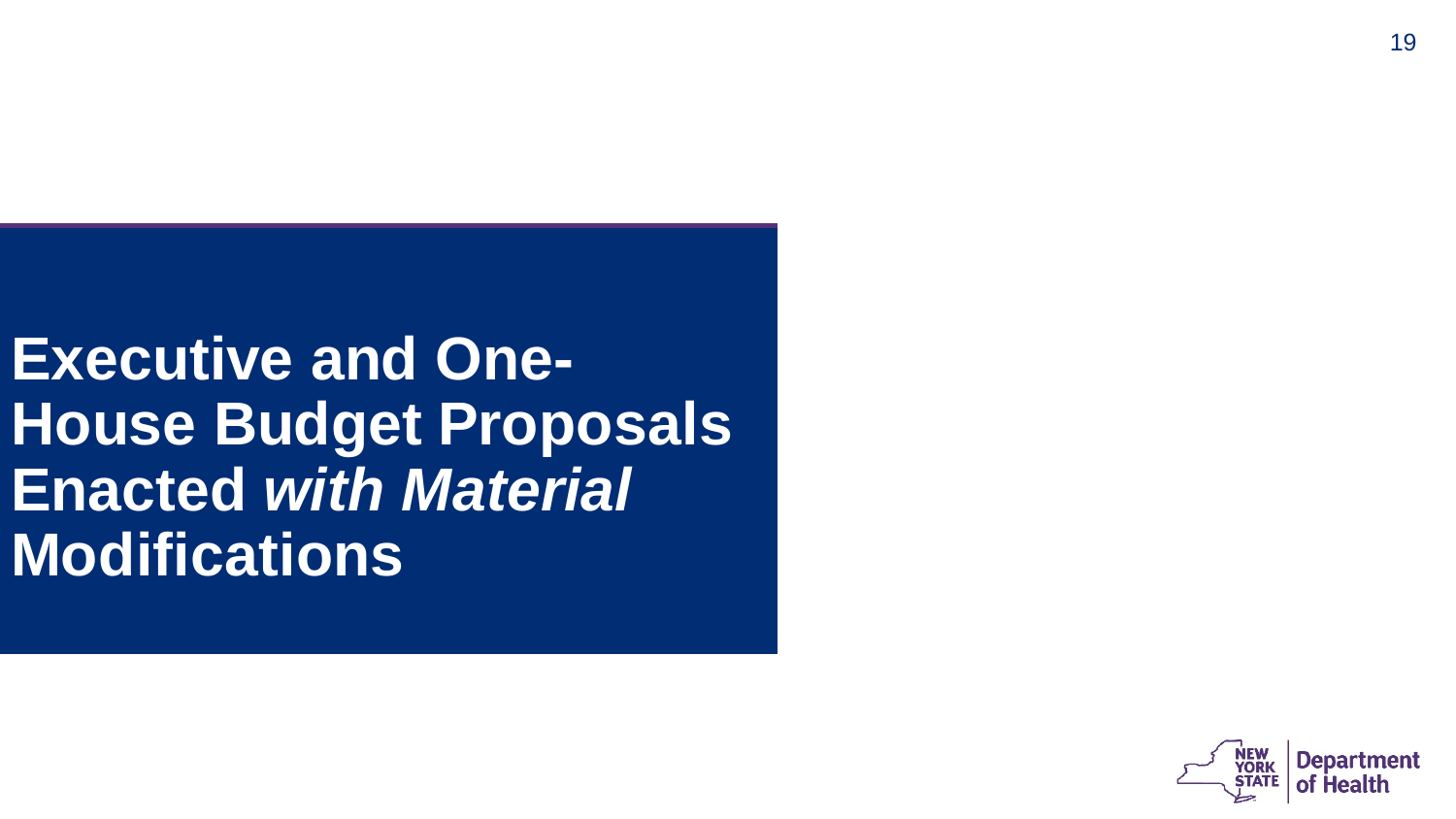## **Health Care Workforce Bonuses**

### **Article VII – ELFA Part ZZ**

- • Funds one-time bonus payments for front line health care workers employed by Medicaid enrolled providers, who:
	- *Have a base salary of less than \$125,000.*
	- *Work (or have worked) for six months straight for one employer during the "vesting" period (this includes contract/per-diem work who meet hourly requirements with same agency).*
	- *The "Vesting" period is any time beginning October 1, 2021 through March 31, 2024.*
	- *Employees who work at least 35 hours per week can get a full bonus of \$1,500/per vesting period (sliding scale for part-time employees) with a maximum total payout of \$3000 per employee (i.e., two full bonus payments).*
- • Bonus payments will be tiered, based on the average number of hours the employee worked over the course of a vesting period with a maximum total payout of \$3000 per employee. DOH is directed to seek Medicaid federal matching assistance to support the bonuses for certain employer types that support the Medicaid program.
- • Requires employers to report the number of hours that employees work during the vesting period and submit claims for reimbursement of the bonus payments; employers have 30 days after the bonus is paid to them to make the payment to the employee.
- • Provides that bonuses shall not be subject to state or local income tax and excludes bonuses from being considered income for purposes of public benefits or other public assistance.
- disproportionate share payments, or in the calculation of the upper payment limit (DSH/UPL), for applicable<br>employers.<br>STATE **YORK Department**  • Requires DOH to request a waiver from CMS to exempt worker bonus payments from the calculation of federal employers.

**ATE** 

of Health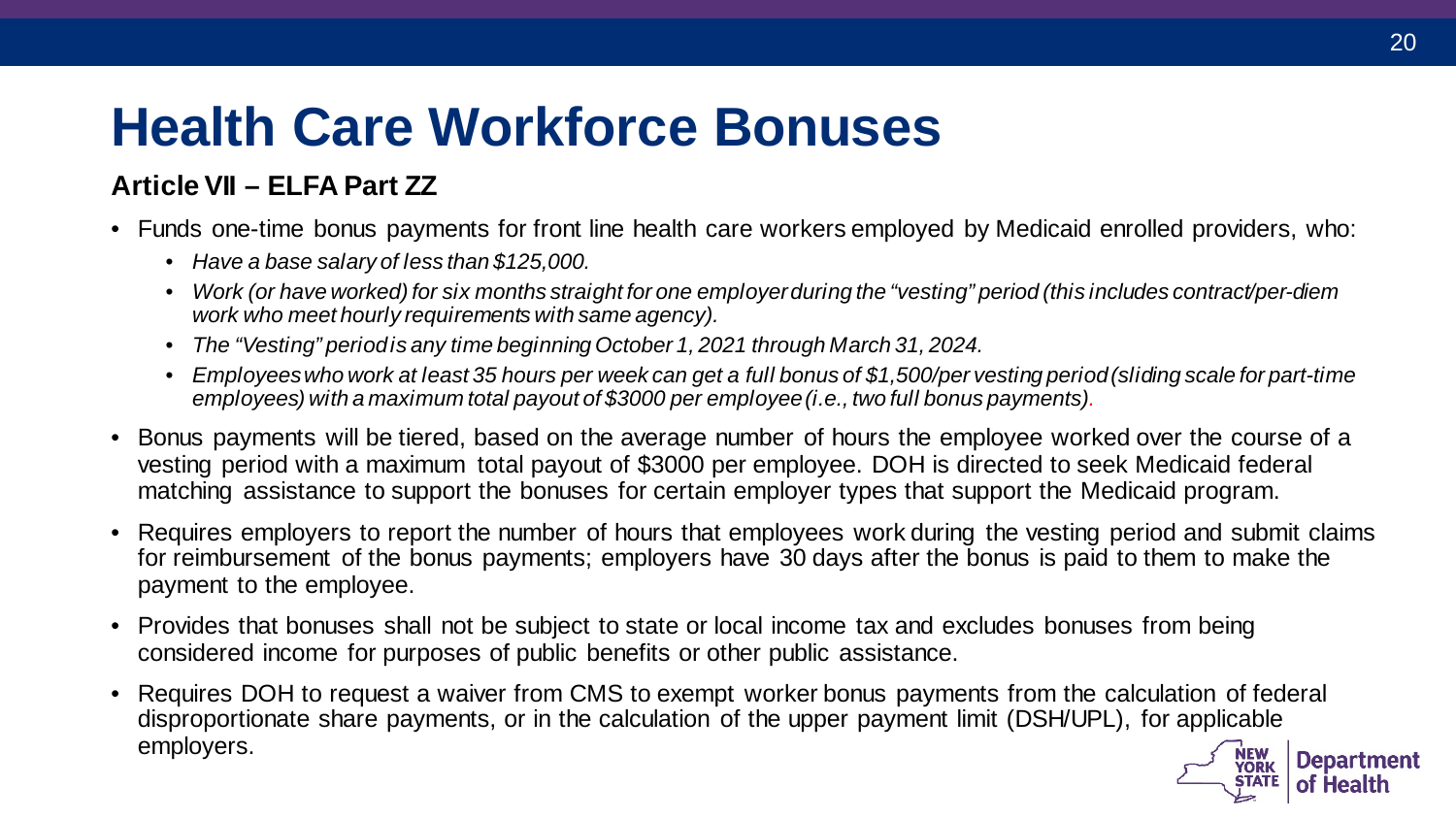## **Health Care Workforce Bonuses (continued)**

#### **Article VII – ELFA Part ZZ**

#### • **Eligible Worker Titles are listed directly in Statute (ELFA Part ZZ)**

- Examples include but are not limited to**:** Physician assistants, dental hygienists, dental assistants, psychiatric aides, pharmacists, pharmacy technicians, physical therapists, physical therapy assistants, physical therapy aides, occupational therapists, occupational therapy assistants, occupational therapy aides, speech-language pathologists, respiratory therapists, exercise physiologists, recreational therapists, all other therapists, orthoptists, prosthetists, clinical laboratory technologists and technicians, certified first responders, emergency medical technicians, advanced emergency medical technicians, paramedics, surgical technologists and all other heath technologists and technicians, orderlies, medical assistants, phlebotomists and all other healthcare support workers, nurse anesthetists, nurse midwives, nurse practitioners, registered nurses, nursing assistants and licensed practical and licensed vocational nurses, as well as various mental hygiene workers.
- **Home care aides are not an eligible title, and so employees of Art. 36 entities that fall under such titles (e.g. Home health Aide, Personal Care assistant, home maker, etc.) are not eligible**. However, certain Art. 36 entities, such as Certified Home Health Agencies (CHHAs) and Licensed Home Care Services Agencies (LHCSAs), employ eligible titles (e.g. Nurses, PT/OT Therapists, Speech Pathologists, etc.) that provide hands on services, and would be eligible for the bonus.

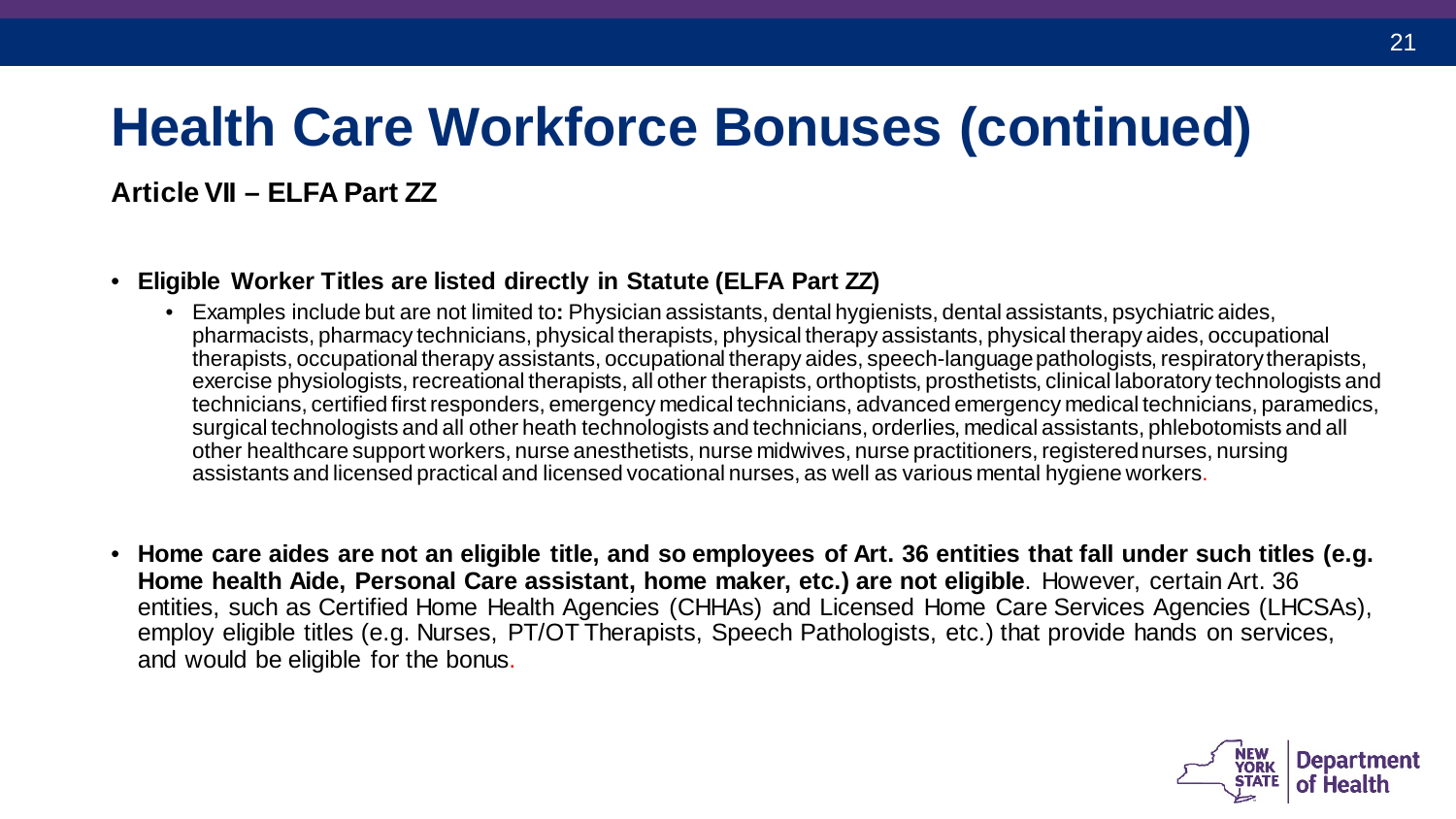# **Managed Care Reforms**

## **Managed Care Organizations (MCOs) Procurement Study – Article VII (HMH Part P)**

 • Requires DOH to review and make recommendations on the status of services offered by MCOs contracting with the state to manage services provided under the Medicaid program; the purpose of such study is to inform the development of a plan to reformthe delivery of services offered by MCOs in the Medicaid program (report due to Governor and the Legislature by October 31, 2022).

### **Restore the MMC/MLTC Quality Pools (Modified to one year restoration) – Administrative**

 • Restores FY 2023 dollars associated with Quality Incentive (QI) Pool payment funding that was cut as part of the FY 2021 Enacted Budget for both Mainstream Managed Care (MMC) and Managed Long-Term Care (MLTC) -- restoring \$60M (State Share) for the MMC Quality Pool and \$17.25M (State Share) for the MLTC Quality Pool.

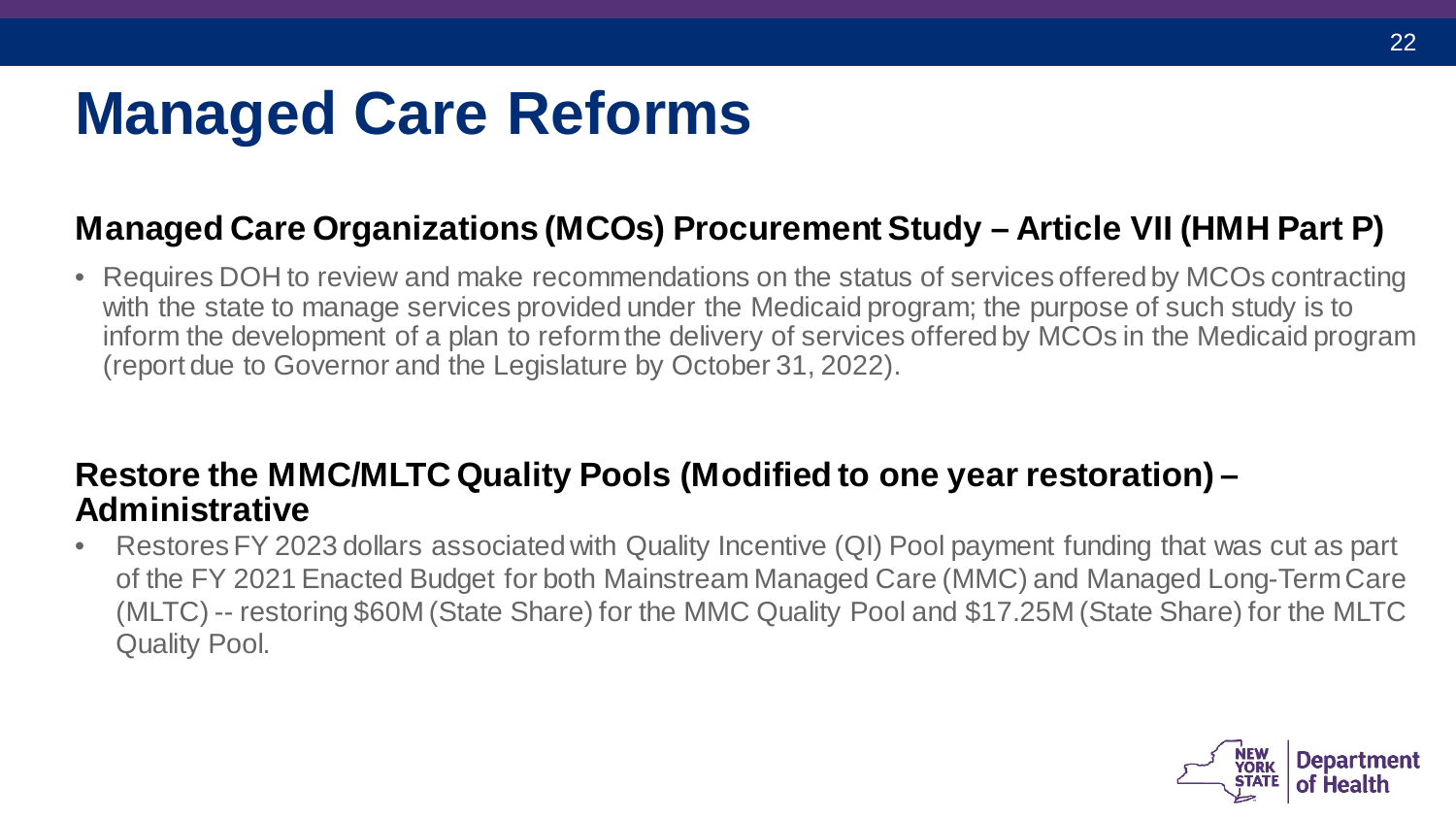## **Raising the income level for seniors and individuals with disabilities to 138% FPL**

### **Article VII – ELFA Part AAA**

- • Consistent with Part N of the Executive Budget, this provision change raises the income level for Aged, Blind, and Disabled (Non-MAGI), Low-Income Families and other Medically Needy adults to 138% of the FPL. (Effective 1/1/23)
- income level so that very low-income enrollees between 87% and 138% of the FPL can maintain their eligibility as they transition from the adult eligibility category to over 65 or • While this provision change does not fully eliminate the spend-down program, it raises the disabled eligibility category.
- • The Enacted Budget modifies Part N of the Executive Budget by maintaining the statutory structure for resources resulting in a limited increase in the resource level as the resource cap is tied to 150% of the income limit. Currently the annual resource cap is \$16,800 for a household of 1. Raising the income limit to 138% FPL increases the resource cap to \$28,133.

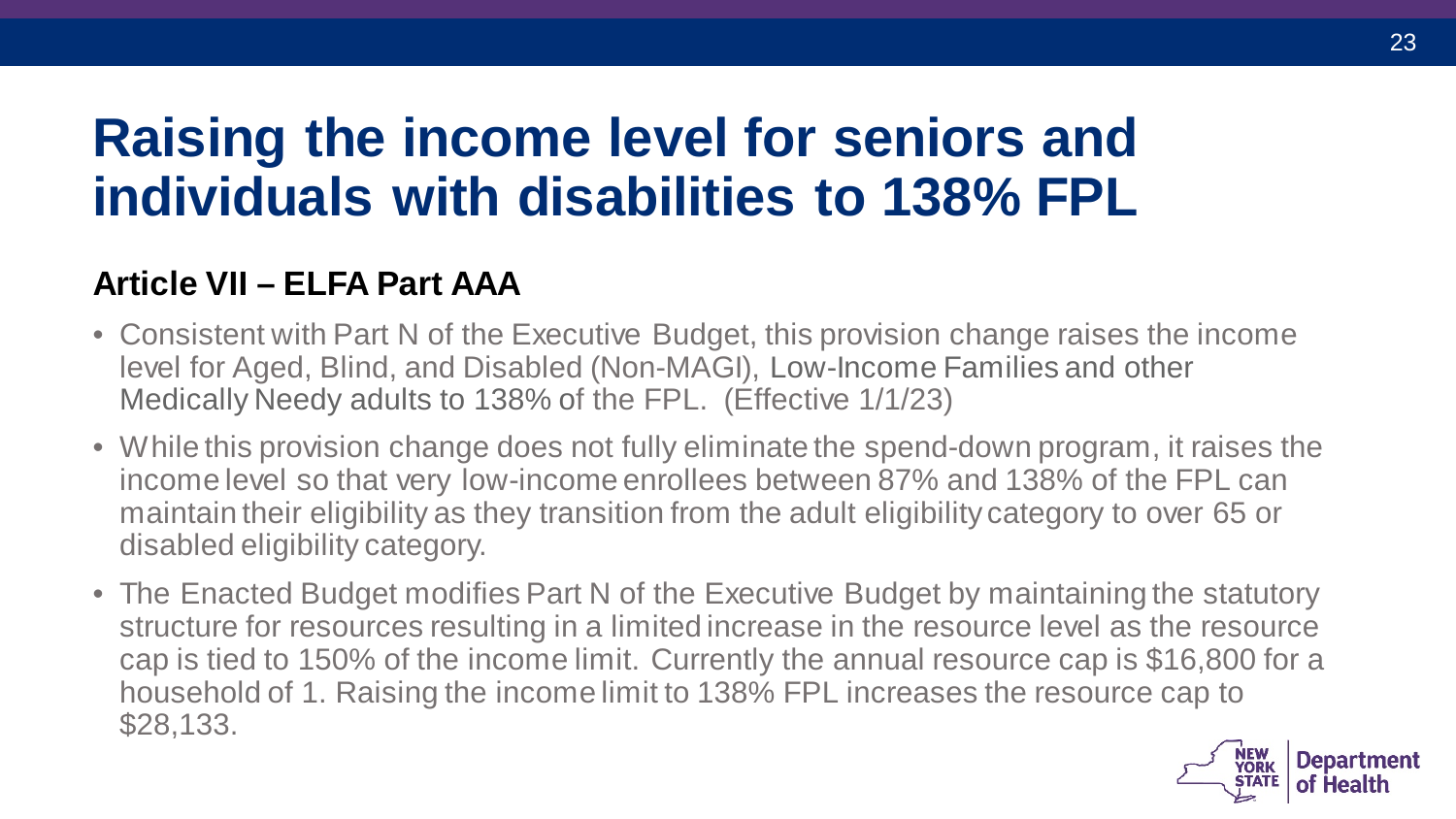## **Medicare Savings Program (MSP) Eligibility Level Increases**

**Article VII – ELFA Part AAA** 

- Increased MSP levels will help vulnerable seniors and individuals with disabilities access Medicare.
- • By increasing QMB to 138% of the FPL to align with the new threshold for non-MAGI eligibility above and QI to 186% of the FPL, this modified enacted budget proposal improves access to Medicare for more than 100,000 New Yorkers.

| <b>MSP Benefit Levels</b>                           | <b>Current Eligibility</b> | <b>New Eligibility</b> | Coverage                                                                                                                    | <b>Funding</b>             |
|-----------------------------------------------------|----------------------------|------------------------|-----------------------------------------------------------------------------------------------------------------------------|----------------------------|
| <b>Qualified Medicare</b><br>Beneficiaries (QMB)    | $\leq$ 100% FPL            | $\leq$ 138% FPL        | Medicare Part A premium (hospital) as well<br>as the Part B premium (outpatient<br>services), deductibles and coinsurances. | State/Fed<br>$(50\%/50\%)$ |
| Specified Low-Income<br><b>Beneficiaries (SLMB)</b> | >100-<120% FPL             | <b>ELIMINATED</b>      | Medicare Part B premium                                                                                                     | State/Fed<br>$(50\%/50\%)$ |
| Qualified Individuals (QI)                          | ≥120-≤135% FPL             | 138-186% FPL           |                                                                                                                             | Fed (100%)                 |

 Help program, which helps pay prescription drug costs -- 66,000 seniors in the EPIC program will now qualify for Low-Income Subsidy (LIS) Extra Help because MSP is being expanded to 186% FPL. This would reduce the state support with Part D premiums/claims for these Seniors in the EPIC program as they would automatically qualify for LIS under this expansion. • Enrollment in any MSP also automatically enrolls a Medicare beneficiary into the Part D Low-Income Subsidy ("LIS"), or Extra

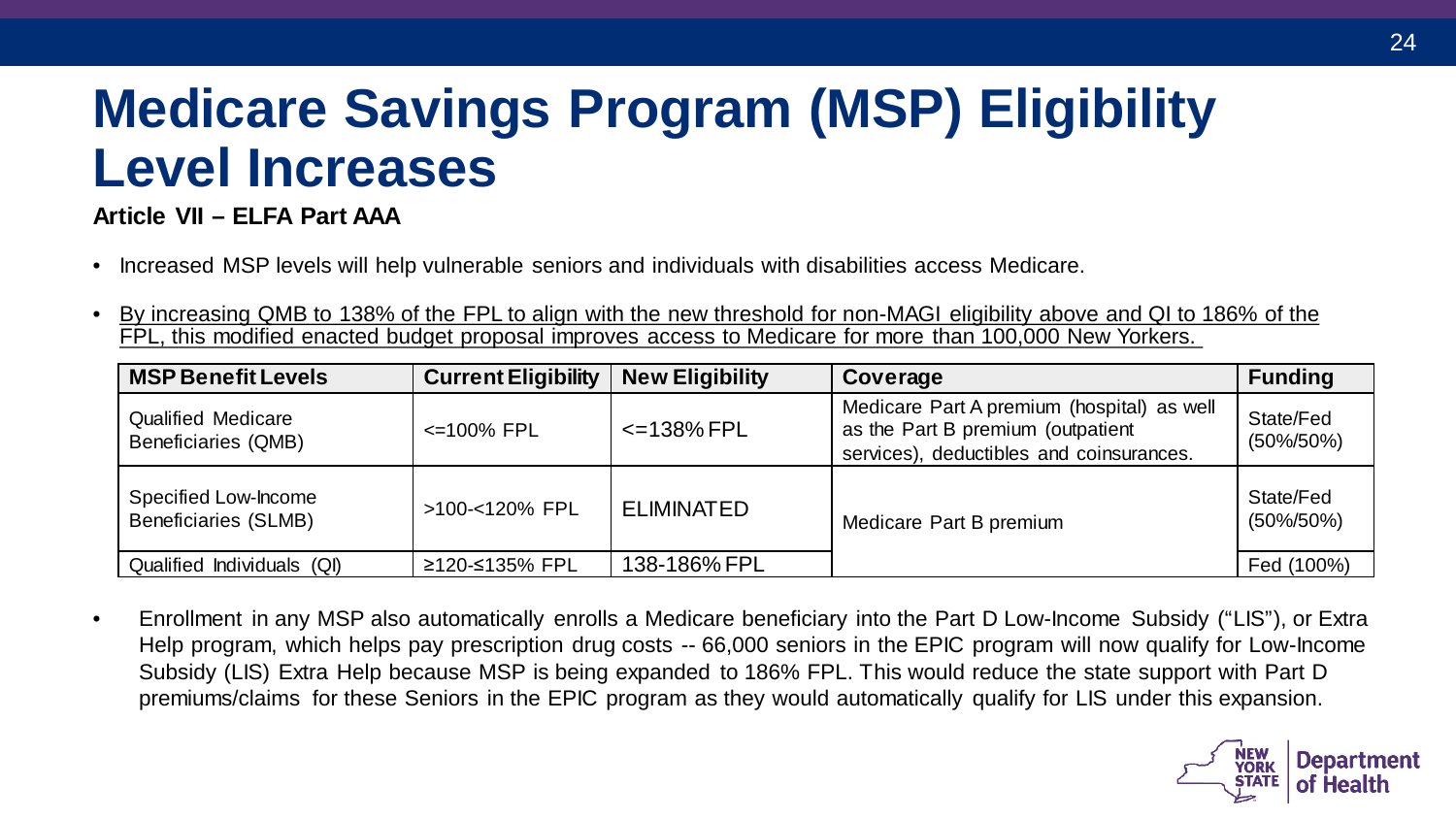## **Child Health Plus Program (CHPlus)**

### **Elimination of \$9/month Premium (**Effective October 1, 2022) – **Article VII (ELFA Part DDD)**

 • Eliminates the \$9 per month family premium contribution for children with household income between 160 and 222% of the federal poverty level (children in households with income between \$27,876 and \$38,676 for a household of two and are frequently cancelled for non-payment, sometimes multiple times in a year. between \$42,408 and \$58,836 for a household of four). Impacts approximately 146,000 children, many who

#### **Expands covered health care services, including Mental Health benefits (**Effective January 1, 2023) – **Article VII (ELFA Part DDD)**

- • Expands the CHPlus benefit package to include critical mental health services including Children and Family Treatment and Support Services (Crisis Intervention, Community Psychiatric Support and Treatment, Psychosocial Rehabilitation, Youth Peer Support and Training and Family Peer Support), Children's HCBS, Assertive Community Treatment (ACT) and Residential Rehabilitation for Youth (RRSY). Services will be reimbursed at a government rate.
- • Several other benefits are being expanded including coverage of additional medical supplies, orthodontia coverage consistent with Medicaid, medical transportation (air-ambulance and transportation between hospitals and health services covered at an Article 29-I Facility/Voluntary Foster Care Agency).

### **CHPlus Rate Setting** (Effective 1/1/24) – **Article VII (ELFA Part DDD)**

• Moves CHPlus rate setting authority from DFS to DOH

### **Postpartum Coverage** (Effective 3/1/23) – **Article VII (ELFA Part DDD)**

Aedicaliew<br>**Accord Space**<br>STATI **YORK ATE Department** of Health • Expands postpartum coverage from 60 days to 12 months for individuals under CHPlus, aligning with Medicalidy expansion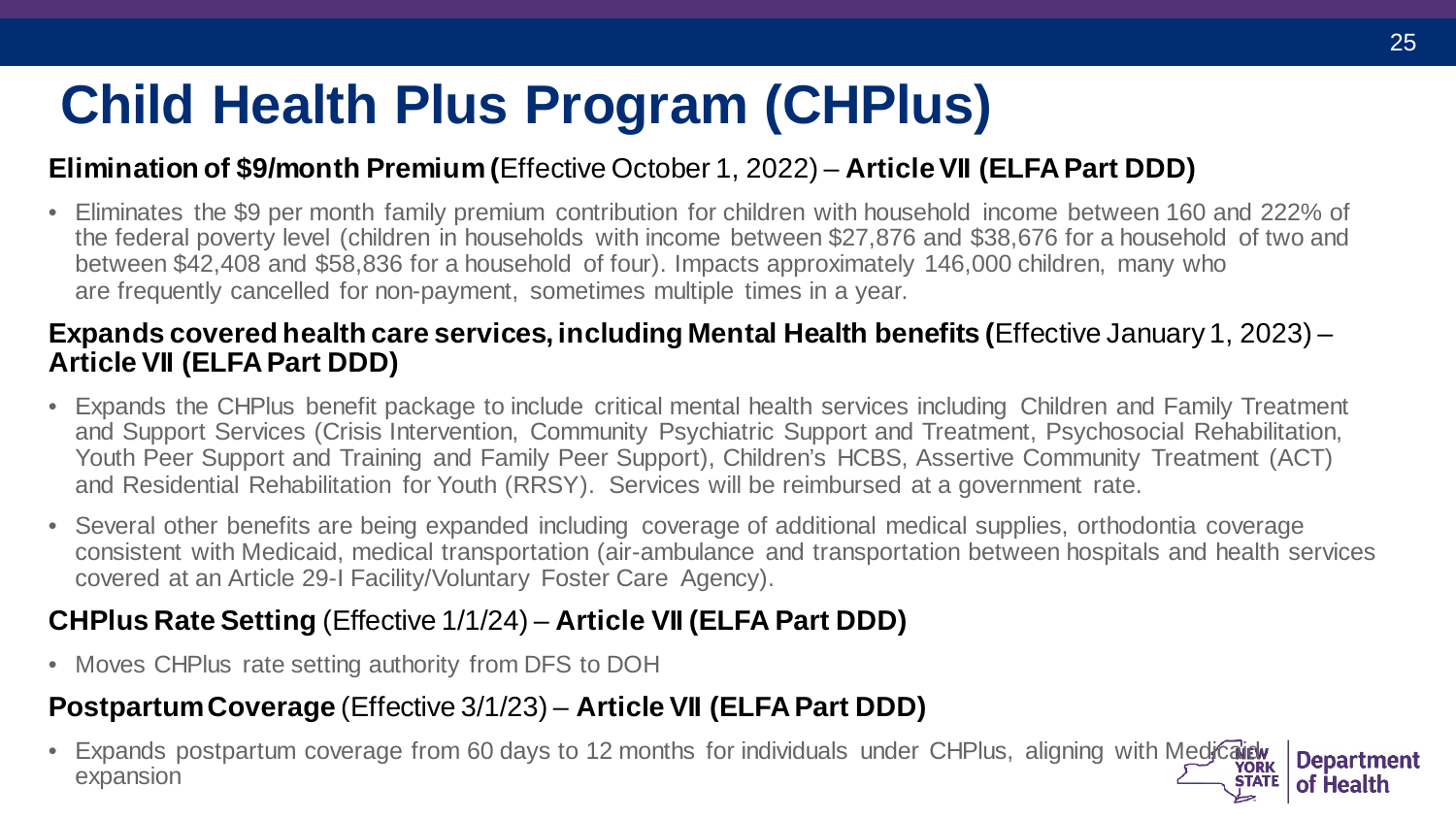# **New/Added Proposals Included in Enacted Budget**



April 2022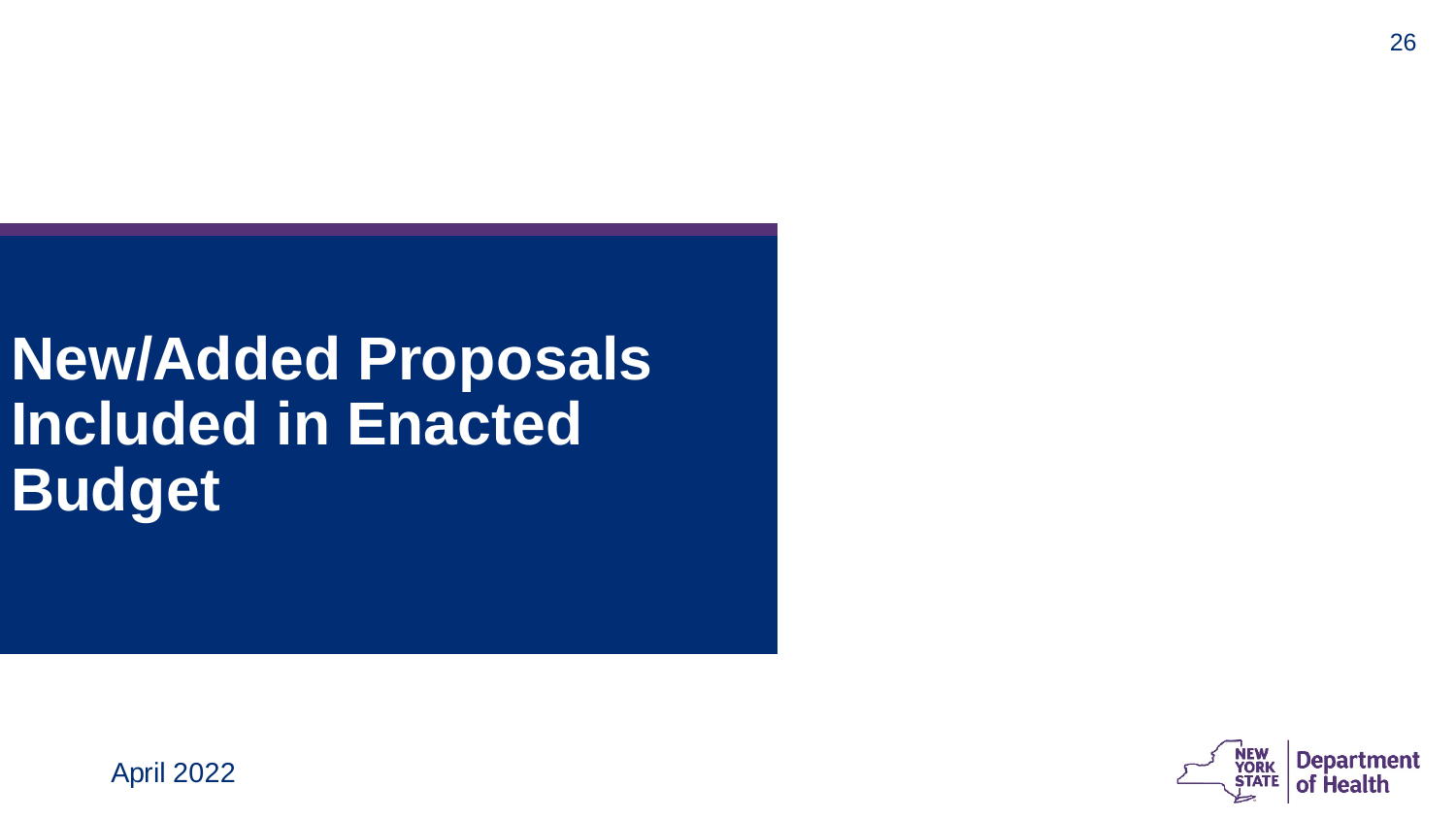## **Minimum Wage Increase for Home Care Workers**

#### **Article VII – ELFA Part XX**

- Increases the statutory minimum wage by \$3.00 per hour which will be phased in over the next 18 months
- • Beginning October 1, 2022 the minimum wage will be increased by \$2.00 per hour and beginning October 1, 2023 an additional \$1.00 per hour will be added for full phase in.
- • Consistent with the statute, rates will be adjusted to ensure workers in various regions receive the increase(s) in addition to the current statutory base wage amounts effective as of December 31, 2021:
	- New York City/Long Island/Westchester \$15 per hour
	- Rest of State \$13.20 per hour

| <b>Region</b>        | 10/1/22 | 10/1/23 |
|----------------------|---------|---------|
| NYC/LI/West.         | \$17.00 | \$18.00 |
| <b>Rest of State</b> | \$15.20 | \$16.90 |

 • The Department will begin working with CMS and the state actuary to effectuate rate adjustments to account for this minimum wage increase, which for managed care plans will be calculated in an actuarially sound manner and include guidance on the Department's expectations regarding how amounts should be paid from plans to providers.

| 2022-23 State Impact                                                                                                      | 2023-24 State Impact |  |
|---------------------------------------------------------------------------------------------------------------------------|----------------------|--|
| \$362.58M                                                                                                                 | \$964.91M            |  |
| HCBS eFMAP is anticipated (pending CMS approval) to fully fund<br>home care wage increases in FY23 and partially in FY24. |                      |  |

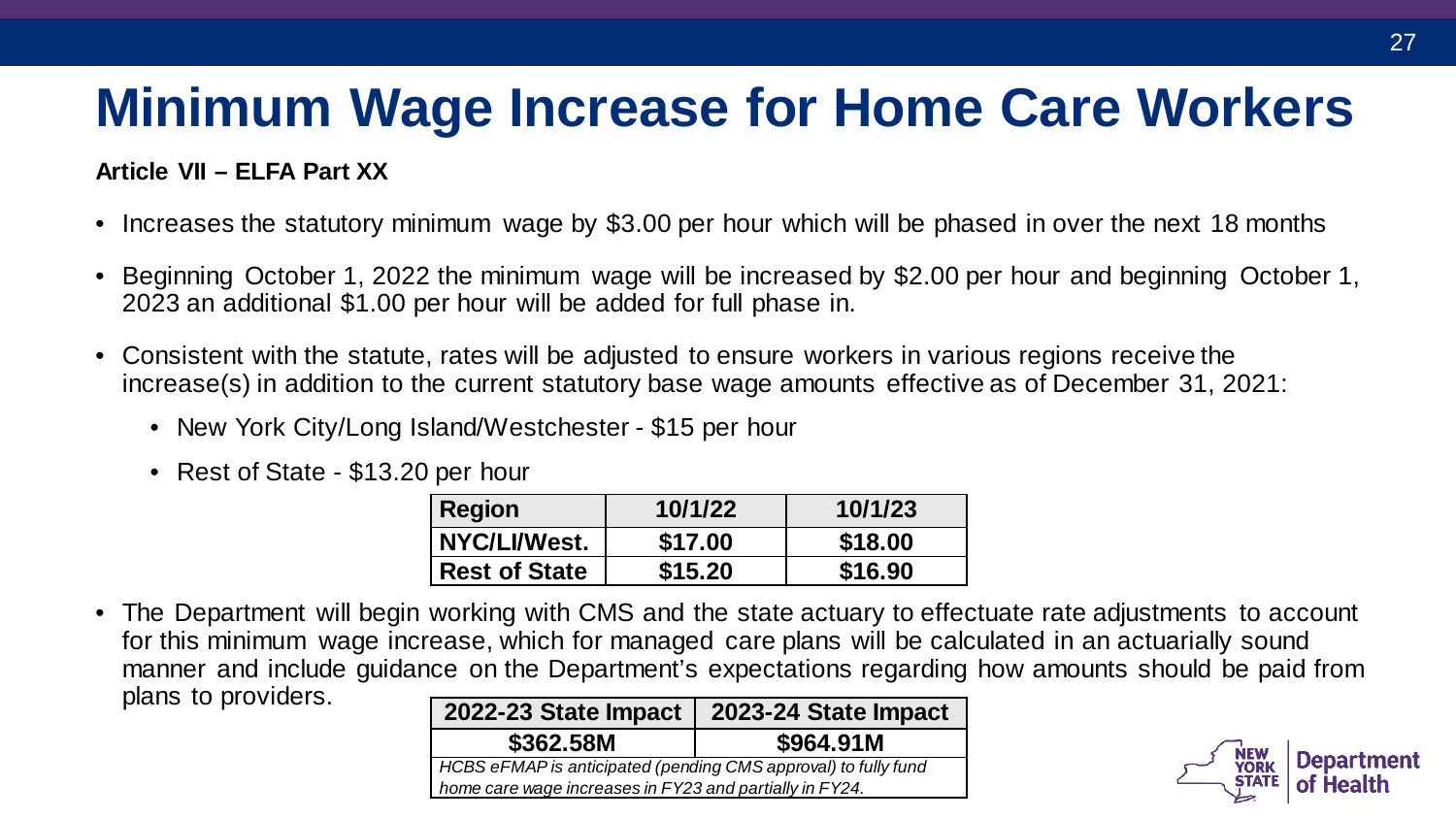## **Expansion of Post-Partum Coverage**

## **Article VII – ELFA Part CCC**

- **Expands Post-Partum Coverage from 60 days to 12 months** for all individuals eligible for Medicaid (regardless of their immigration status)
- Extends postpartum coverage to approximately 9,000 undocumented individuals who would be otherwise uninsured with state only funding
- Implementation Date: 3/1/23

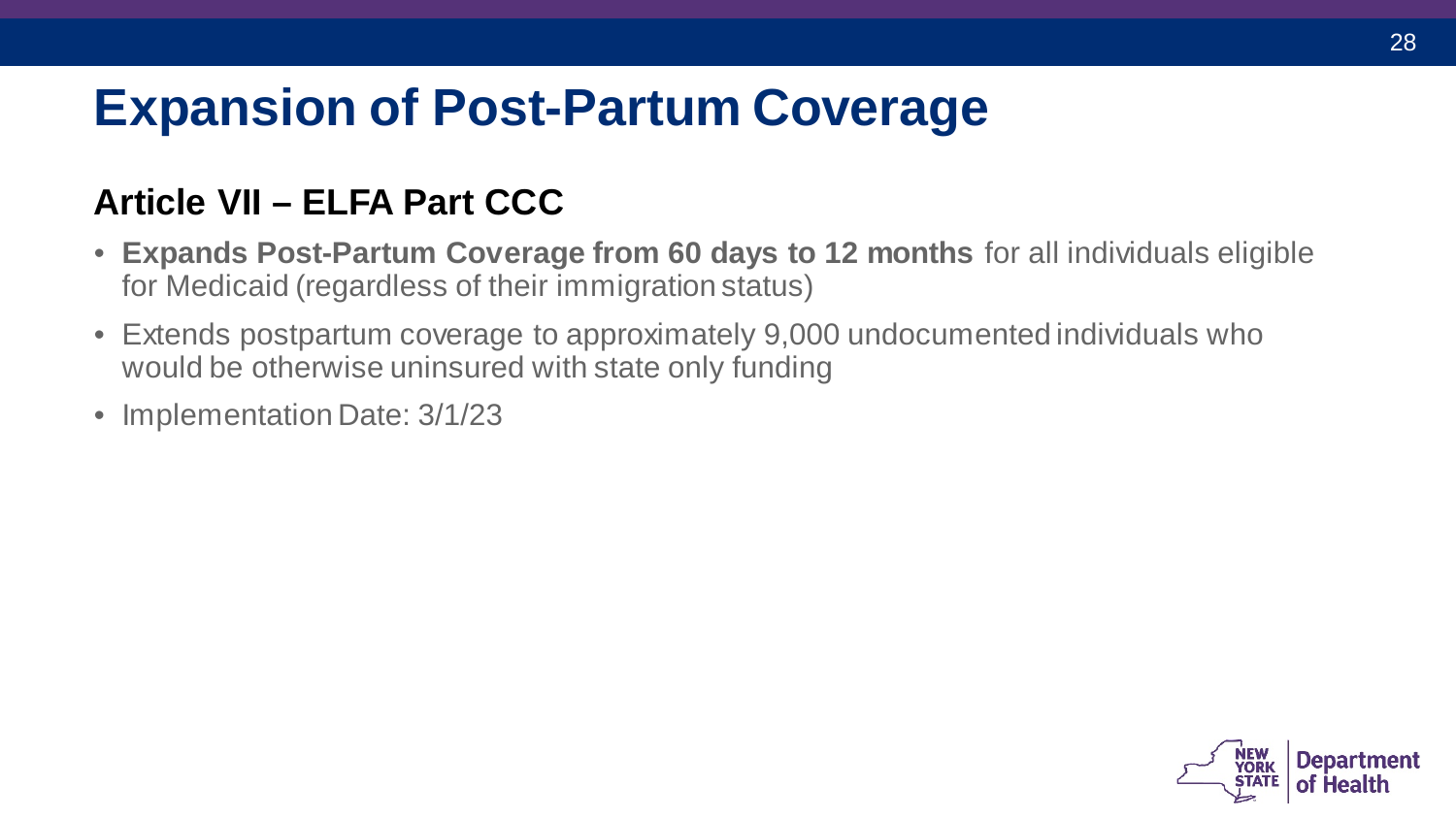## **Medicaid Coverage for Undocumented Age 65+**

## **Article VII – ELFA Part AAA**

- State only funding (effective 1/1/23 however enrollment not expected until 3/1/23) • Provides Comprehensive health coverage to undocumented individuals ages 65 plus with
- • The benefits and services will be equivalent to the Mainstream Managed Care benefit (as of 1/1/23) which provides coverage to nearly 6 million New Yorkers today
- Estimated to provide comprehensive health coverage to approximately 25,000 New Yorkers ages 65 and older who would be otherwise uninsured

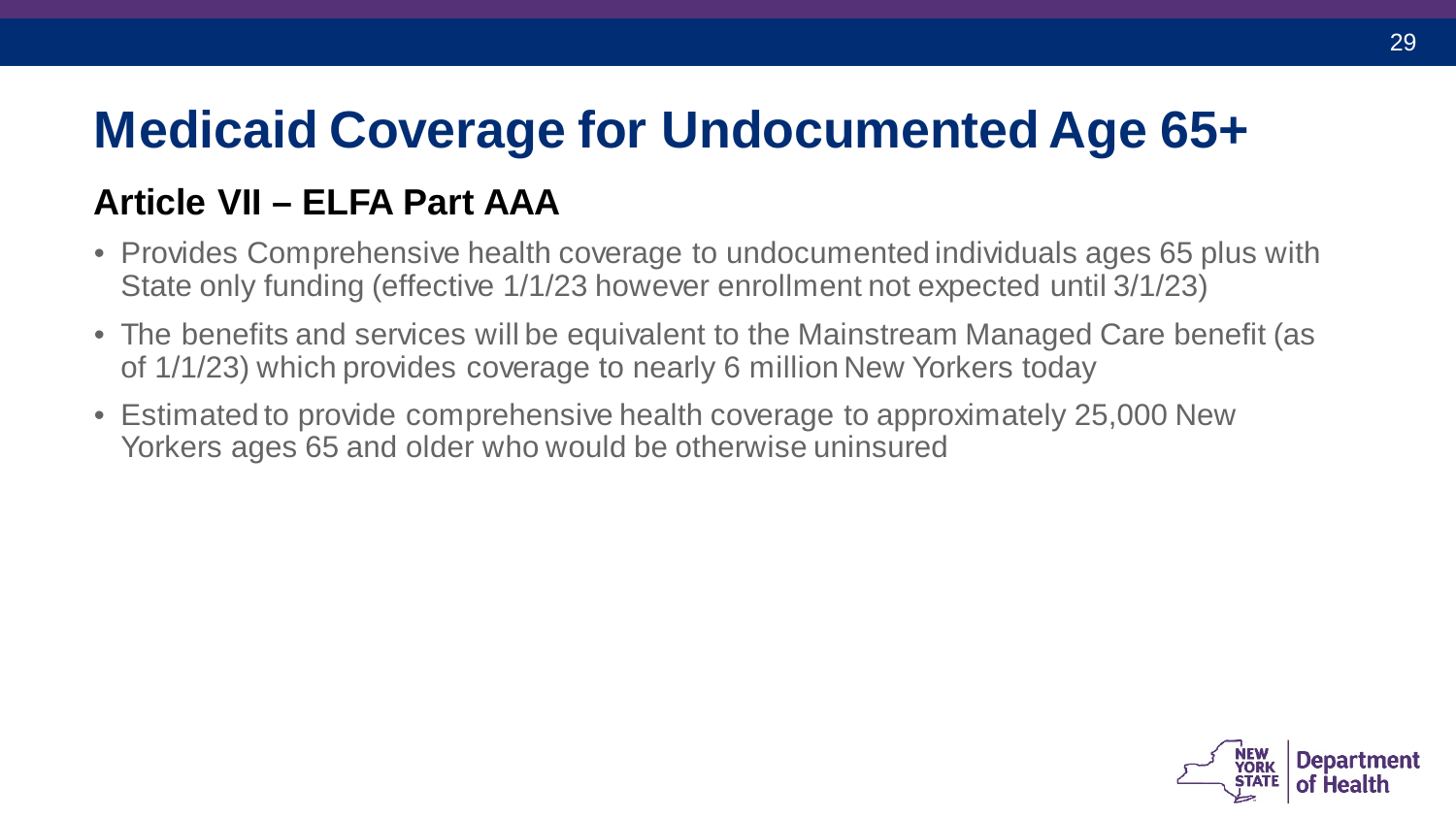# **Fiscal Intermediary Contracting**

### **Article VII – HMH Part PP**

- modificationof the approach underlying the fiscal intermediary Request for Offers (RFO) • The FY 2023 Enacted Budget revised Social Services Law Section 365-f with a material issued in December 2019 and the Survey of Qualified Offerors issued in June 2021.
- • The new legislative provisions now require DOH to offer contracts to the 68 awardees from offerors affirmatively attest that they served at least 200 consumers in NYC, or 50 consumers in other areas of the state, at any point during the first calendar quarter of 2020. February 2021 and all other qualified offerors from the initial RFO if such other qualified
- • DOH is currently working on developing the attestation and contracting process to it becomes available. OMIG will audit attestations. effectuate the new provisions and will provide all qualified offerors with more information as
- MLTC Policy 21.01 outlining the transition policies for non-contracted fiscal intermediaries remains in effect. Please note, DOH has not announced a "contract notification date" and therefore all fiscal intermediaries can continue to operate at this time.



#### April 2022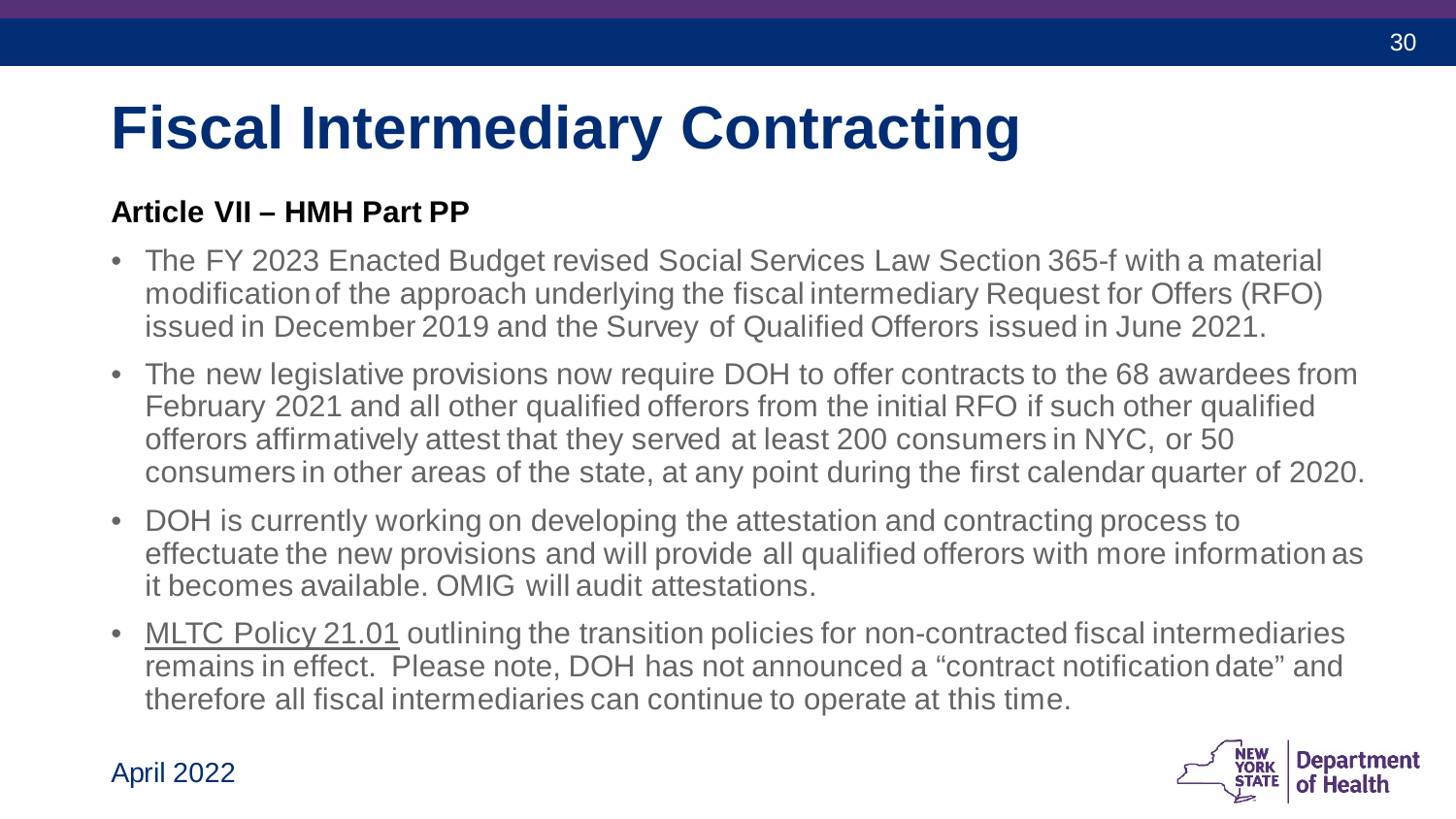# **Competitive Bidding Requirements**

## **Article VII – HMH Part QQ**

- • Provides an end date of 8/19/26 for the NYSOH Enrollment Center contract and an end date of 9/30/25 for the Enrollment Broker/CFEEC/Independent Assessor contract, which were previously authorized without the need to conduct a competitive bid.
- • DOH will conduct a competitive procurement for continuation of these services following the contract expiration dates.

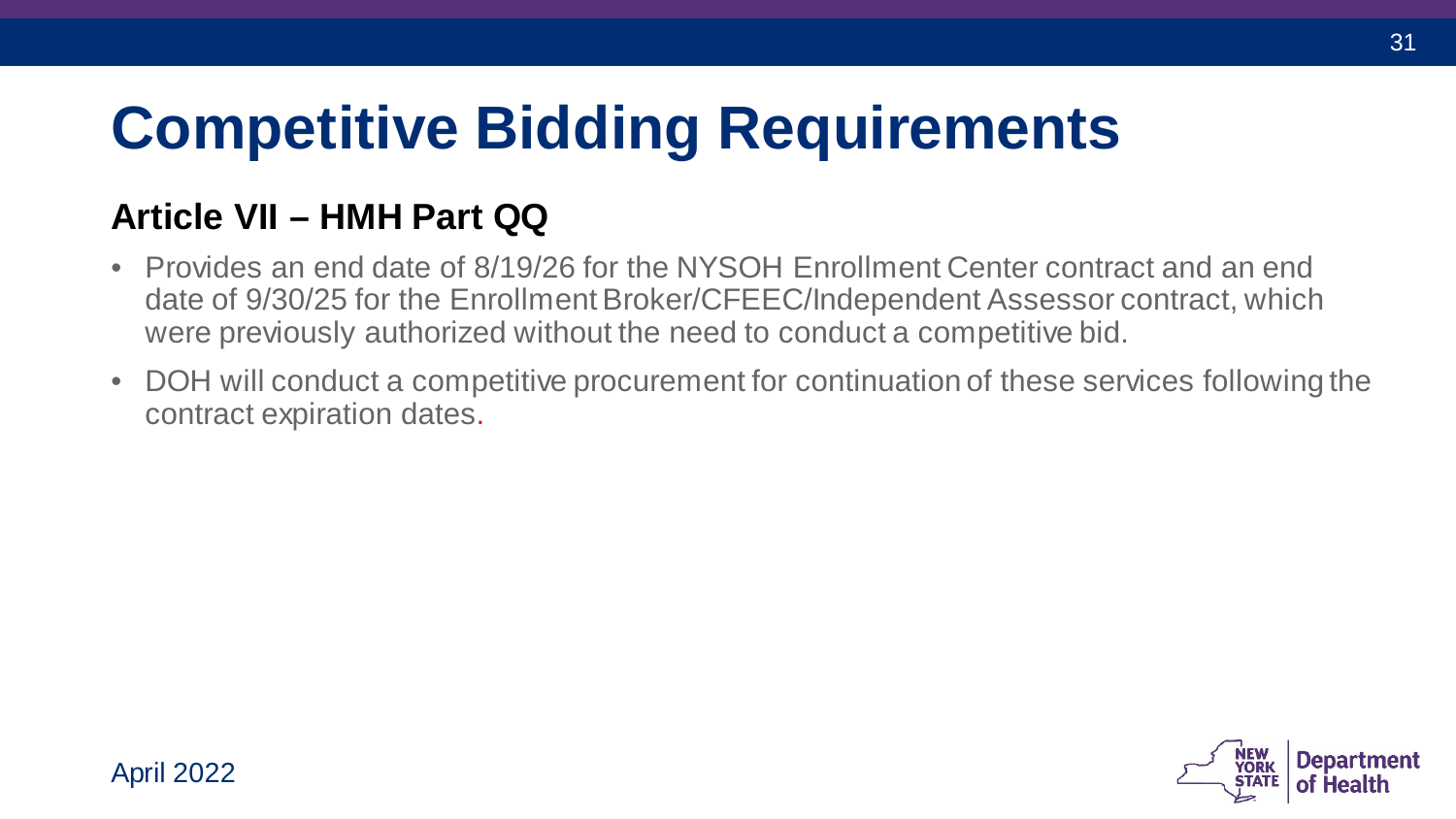## **Other Actions**

### **Additional QIVAPP Support (\$37.4M in FY23) – Administrative**

 • Provides one year of additional support for the QIVAPP program to improve the quality of both home and personal care services.

## **Additional Hospital Funding (\$800M in FY23; \$100M in FY24) – Administrative**

 • Provides additional support for financially distressed hospitals to sustain critical health care services and promote transformation.

### **Medicaid Ambulance Billing (\$3.45M in FY23; \$4.60M in FY24) – Article VII (PPGG Part KK)**

• Allows Fire Districts to bill Medicaid for Emergency Transportation Services.

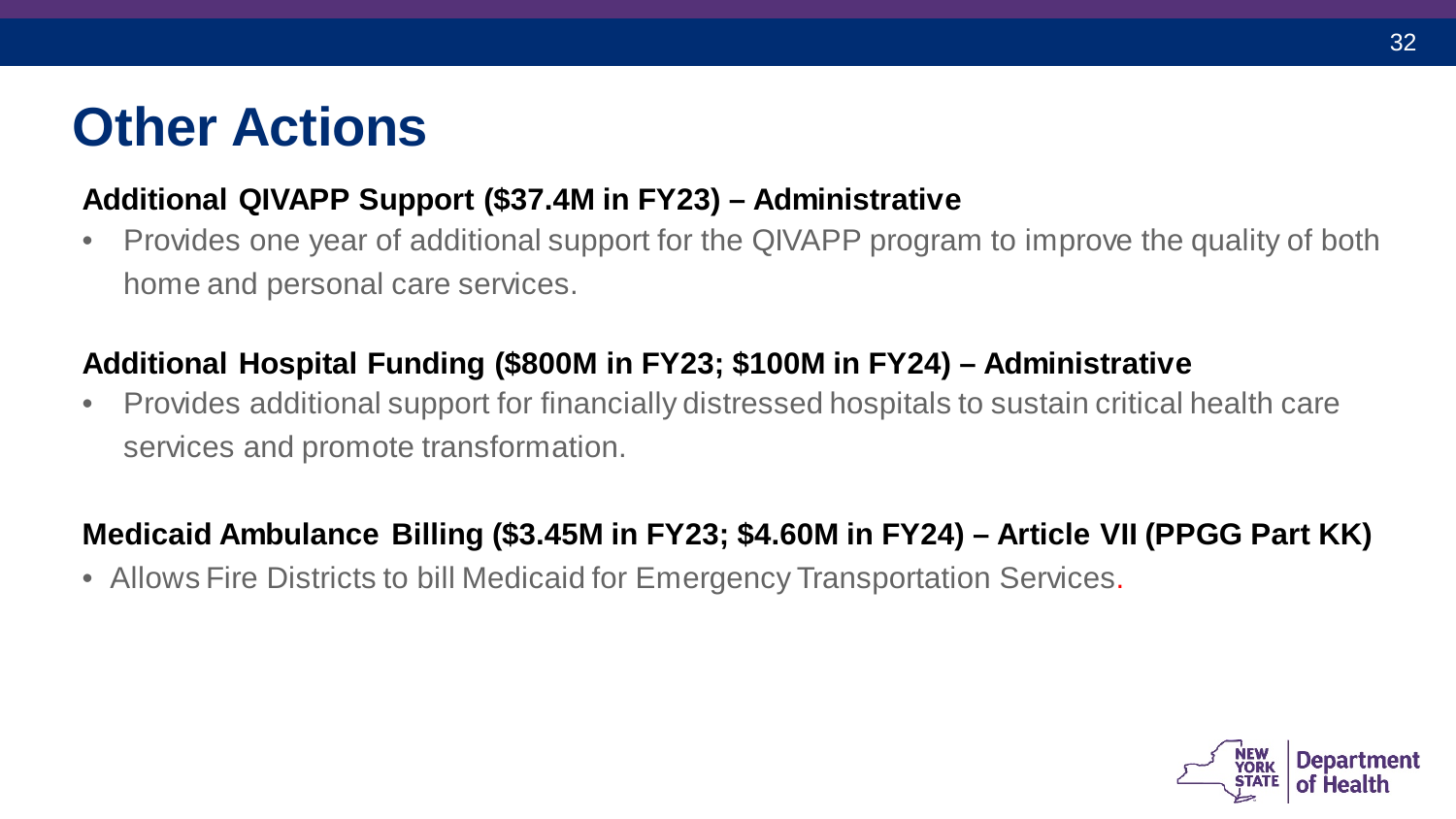

#### Website:



[https://www.health.ny.gov/health\\_care/medicaid/redesign/mrt\\_budget.htm](https://www.health.ny.gov/health_care/medicaid/redesign/mrt_budget.htm)  MRT Budget Information.



Email: [mrtupdates@health.ny.gov](mailto:mrtupdates@health.ny.gov)



DOH Medicaid Update: [https://www.health.ny.gov/health\\_care/medicaid/program/update/main.htm](https://www.health.ny.gov/health_care/medicaid/program/update/main.htm)



MRT LISTSERV: [https://health.ny.gov/health\\_care/medicaid/redesign/listserv.htm](https://health.ny.gov/health_care/medicaid/redesign/listserv.htm)